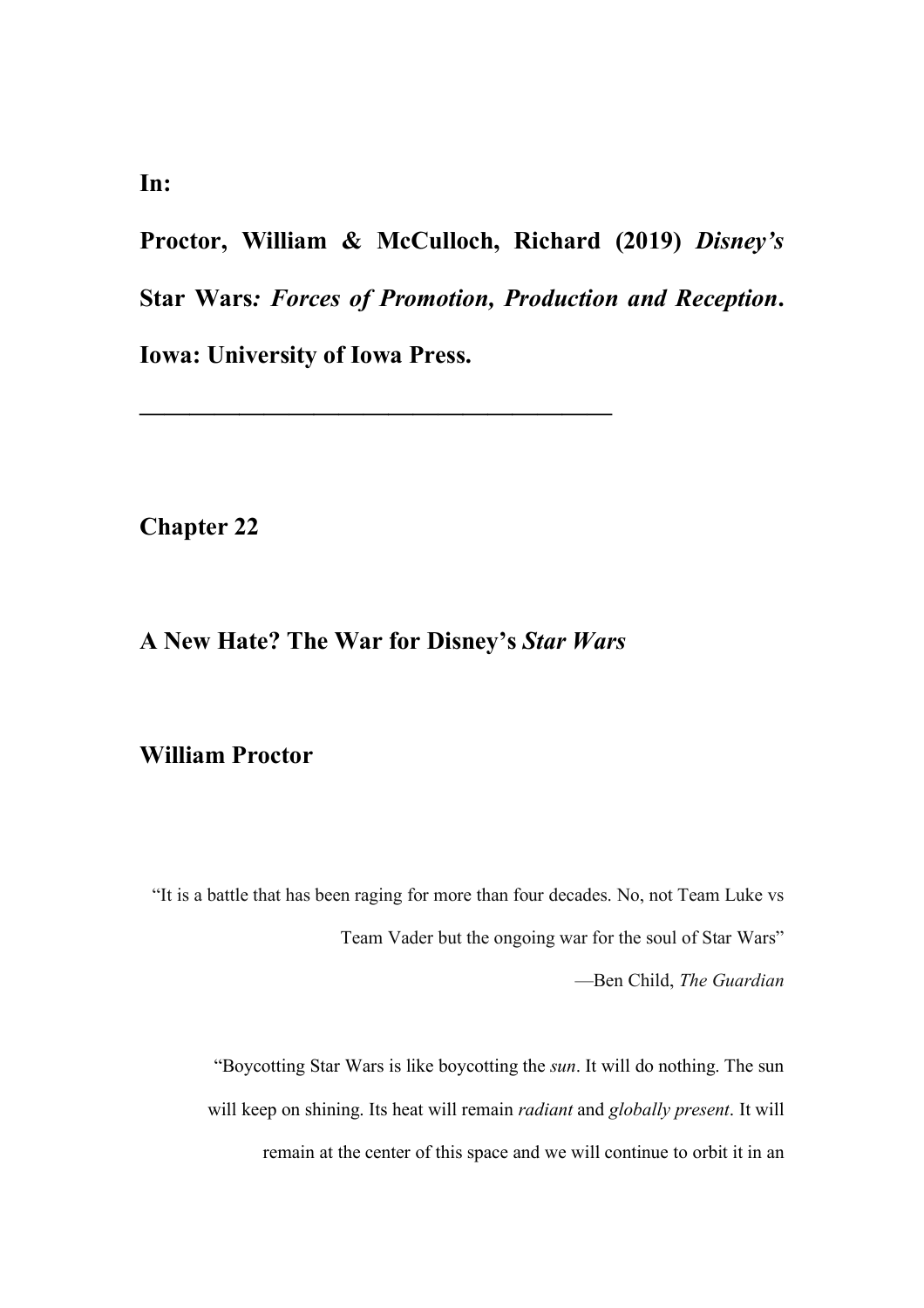elliptical manner. Your efforts will have no meaningful result except to reveal yourself as a cruddy dingleberry dangling from fandom's ass-hairs" —Chuck Wendig

"The internet is…the largest experiment in anarchy that we've ever had" —Eric Schmidt, former CEO of Google

Since the theatrical release of *The Force Awakens* in December 2015, Disney has continued to expand and extend the *Star Wars* imaginary world across various media platforms, sparking a frenetic groundswell of franchise activity that has since been criticised in entertainment journalism for "oversaturating" the cinema market (Cotter 2018; Rubin 2018; Sims 2018). By the time the final episode of the Skywalker Saga is released in December 2019, Disney will have produced five new live-action *Star Wars* films in four years, with perhaps a sixth to follow hot on the heels in 2020 should Rian Johnson's trilogy continue as planned (Bui 2018). With another trilogy announced, spearheaded by *Game of Thrones* showrunners David Benioff and D.B Weiss, as well as the return of cancelled animated show, *The Clone Wars*, the animestyled *Star Wars: Resistance* series and Jon Favreau's live-action television series, there certainly seems to be an unusual amount of *Star Wars* media planned for the immediate future, at least in comparison with the history of the franchise under George Lucas' reign. Taking into account the fact that Lucas produced six films across almost three decades, albeit with an eighteen-year inter-regnum period between the original and prequel trilogies, it has since become a matter of debate whether or not Disney's annual release strategy in cinematic terms has backfired. Since the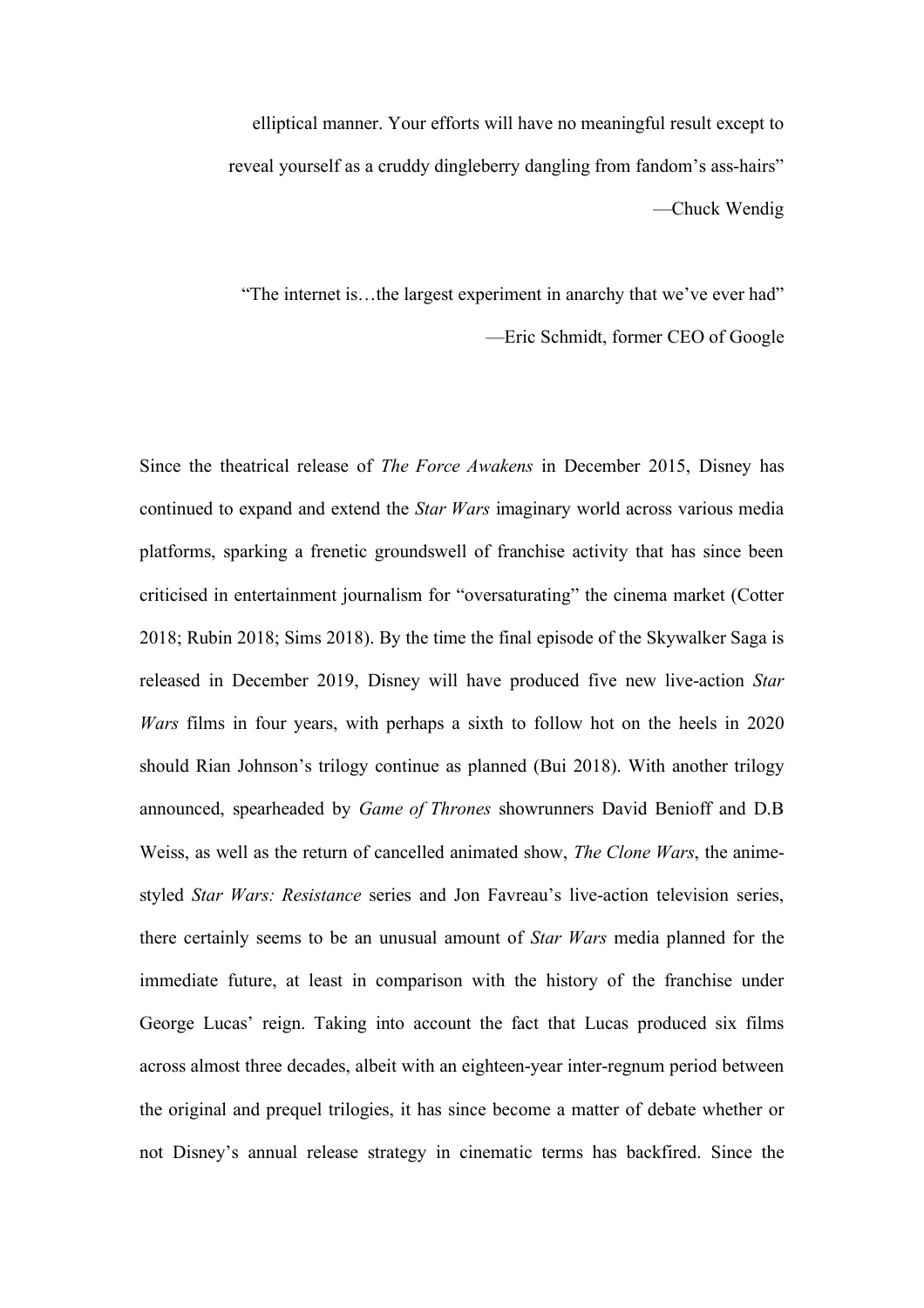enormously divisive *The Last Jedi* hit theatres in December 2017, and the disappointing box office performance of *Solo: A Star Wars Story* in May 2018, entertainment critics have been hard at work hypothesizing whether the cultural and economic health of the brand is lately underpinned by so-called "franchise fatigue," or "toxic" fan boycotts.

Since at least the debut of *The Force Awakens* teaser trailer in December 2014, a substantial amount of entertainment journalism and fan blogs have focused on what has been viewed as a salient proliferation of "toxicity" within *Star Wars* fandom, a criticism that more often than not has over-amplified and exaggerated the quantity of racist and misogynist rhetoric by excluding other voices that have been pushing back vigorously against a (very loud) vocal minority taking place across various online territories (which is in no way an attempt to claim that they do not exist). In this final chapter of *Disney's* Star Wars*: Forces of Production, Promotion and Reception*, I want to address the way in which the franchise has become ensnared in the "new culture wars," considering the way in which a certain "regime of truth" has been constructed in entertainment press discourse. As Michel Foucault (1980, 131) explains:

Truth is a thing of this world: it is produced only by virtue of multiple forms of constraint. And it induces regular effects of power. Each society has its regime of truth, its 'general politics' of truth: that is, the types of discourse which it accepts and makes function as true; the mechanisms and instances which enable one to distinguish true and false statements, the means by which each is sanctioned; the techniques and procedures accorded value in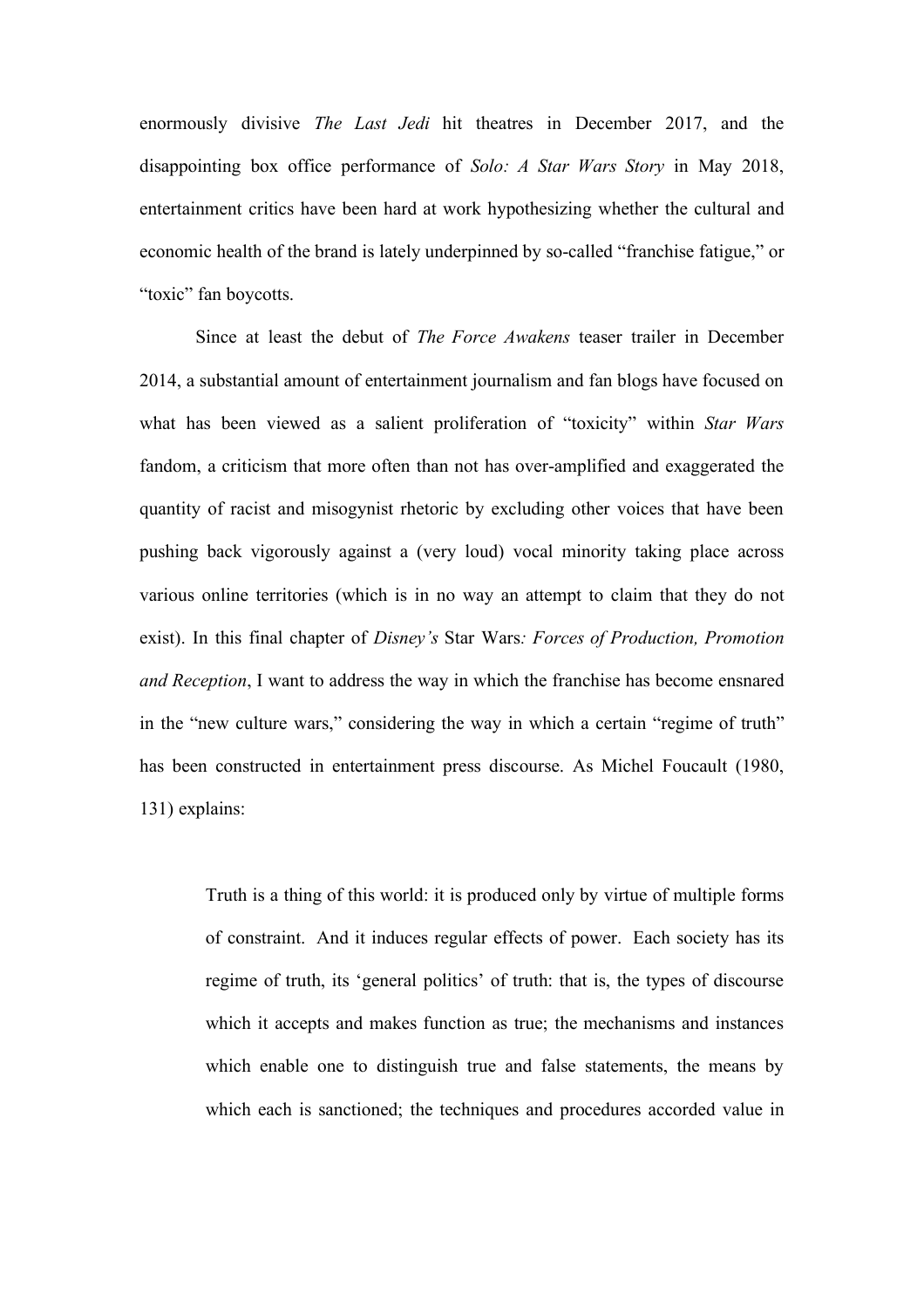the acquisition of truth; the status of those who are charged with saying what counts as true.

#### **The Flame Wars Saga**

It is hardly surprising that Disney's acquisition of Lucasfilm would spark new infarctions, rifts and quarrels over the *Star Wars* franchise as "a 'transitional object,' with a new phase or new hope being offered to audiences, [which] then seems to very much become a moment of heightened fan feeling, and anxiety" (Hills quoted in Proctor 2013, 206). The major difference between past and present, however, would be provided by the inception and impact of domesticated internet technologies, especially the more recent emergence of social media platforms and portals that afford media audiences the means with which to participate in cultural dialogue in more significant ways than ever before in human history. The internet and the participatory affordances of Web 2.0 would inaugurate radical shifts in contemporary communication in all sorts of ways, including the way in which fan "communities" migrated from marginal ghettos and into mainstream awareness and heightened visibility. This so-called "mainstreaming" of fan cultures has also served to demonstrate quite convincingly that the idea of fan "community" or "culture" as a homogenous, singular and coherent body is less be-fitting an understanding of "fandom" as "a network of networks, or a loose affiliation of sub-subcultures, all specializing in different modes of fan activity" (Hills 2017, 860). In this light, the projection of *Star Wars* fandom (or any fandom for that matter) as a coherent "community" can no longer withstand scrutiny—if perhaps it ever could considering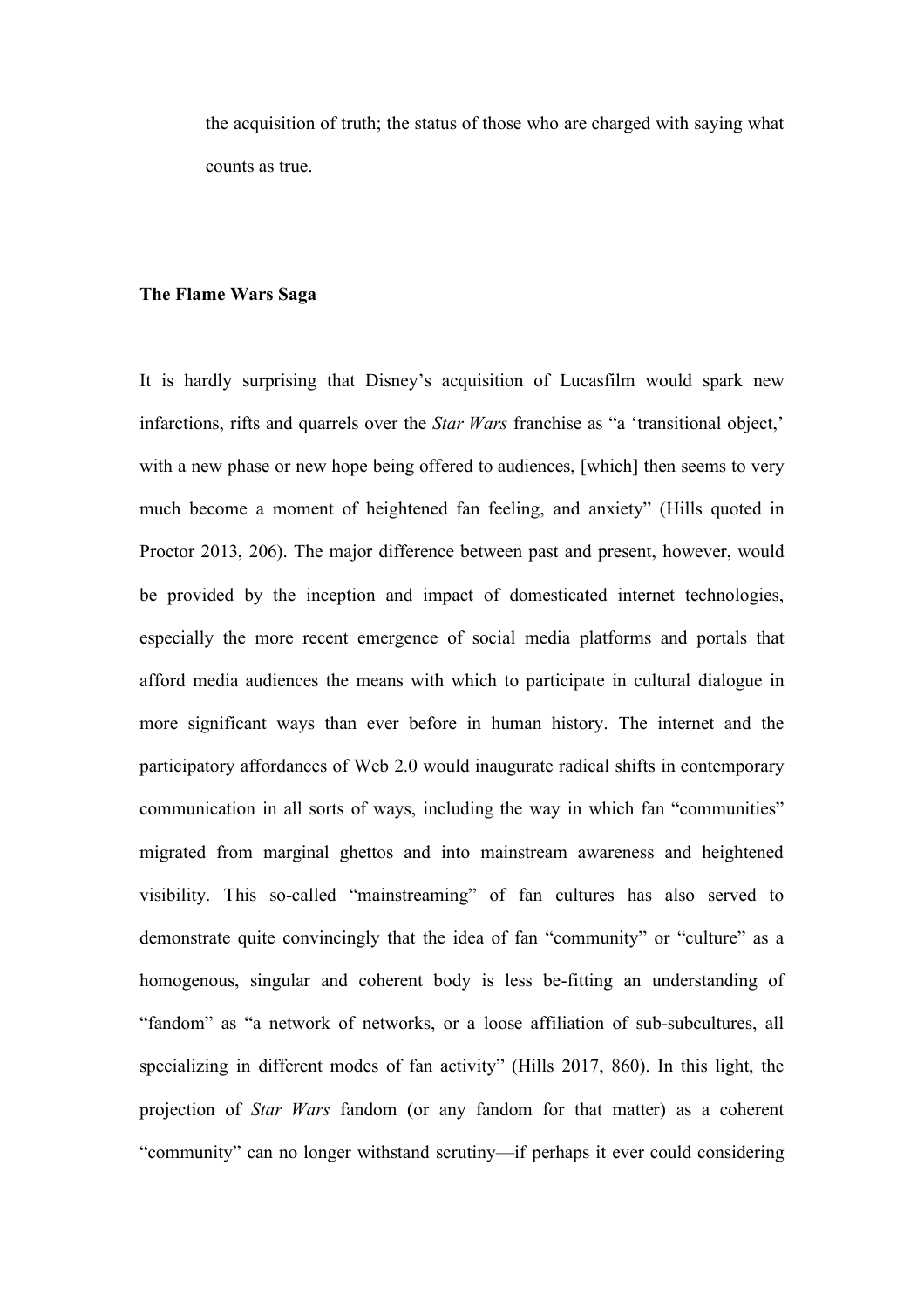what almost three decades of fan studies has revealed—despite its commonality across academic disciplines.

As the war for *Star Wars* moved into cyberspace and onto forums and message boards two decades ago, this notion of "community" was radically punctured as fans reacted to Lucas' first *Star Wars* film in eighteen years, *The Phantom Menace*. As discussed in chapter one of this volume, Will Brooker captured a snapshot of fan debate and discord during this period by showing the way in which hostility and aggression between first generation *Star Wars* fans and younger fans of *The Phantom Menace* became heated. Thus, "to talk of the fan reaction or the fan viewpoint is to impose an imagined consensus on a community that thrives on debate" (Brooker 2002, 113). Although Brooker's use of the term "community" here, and in the title of the monograph from which this comes, is surely problematic given the lack of consensus he describes, it is assuredly early evidence of spirited and often heated fannish quarrel occurring in online quarters. However, this is not an intrinsic symptom of fandom per se. "Flame Wars", that is, "vitriolic online exchanges," have been a characteristic of cyberculture since the internet's earliest days, as examined by authors in Mark Dery's edited collection, *Flame Wars: The Discourse of Cyberculture*, twenty-five years ago (1994, 1).

This does not necessarily mean that impassioned fans enact "toxic" behaviours exactly, however: "as an innate part of fan experiences, 'thriving on debate' is not necessarily a signifier of toxicity…unless it falls into the realm of bullying, racism, misogyny, homophobia, transphobia, or other types of ad hominem attacks," such as rape or death threats (Proctor and Kies 2018, 137). For instance, African-American actor, Ahmed Best, has recently opened up about the fan reaction to his role as CGcharacter Jar Jar Binks in *The Phantom Menace*, stating that the fan backlash was so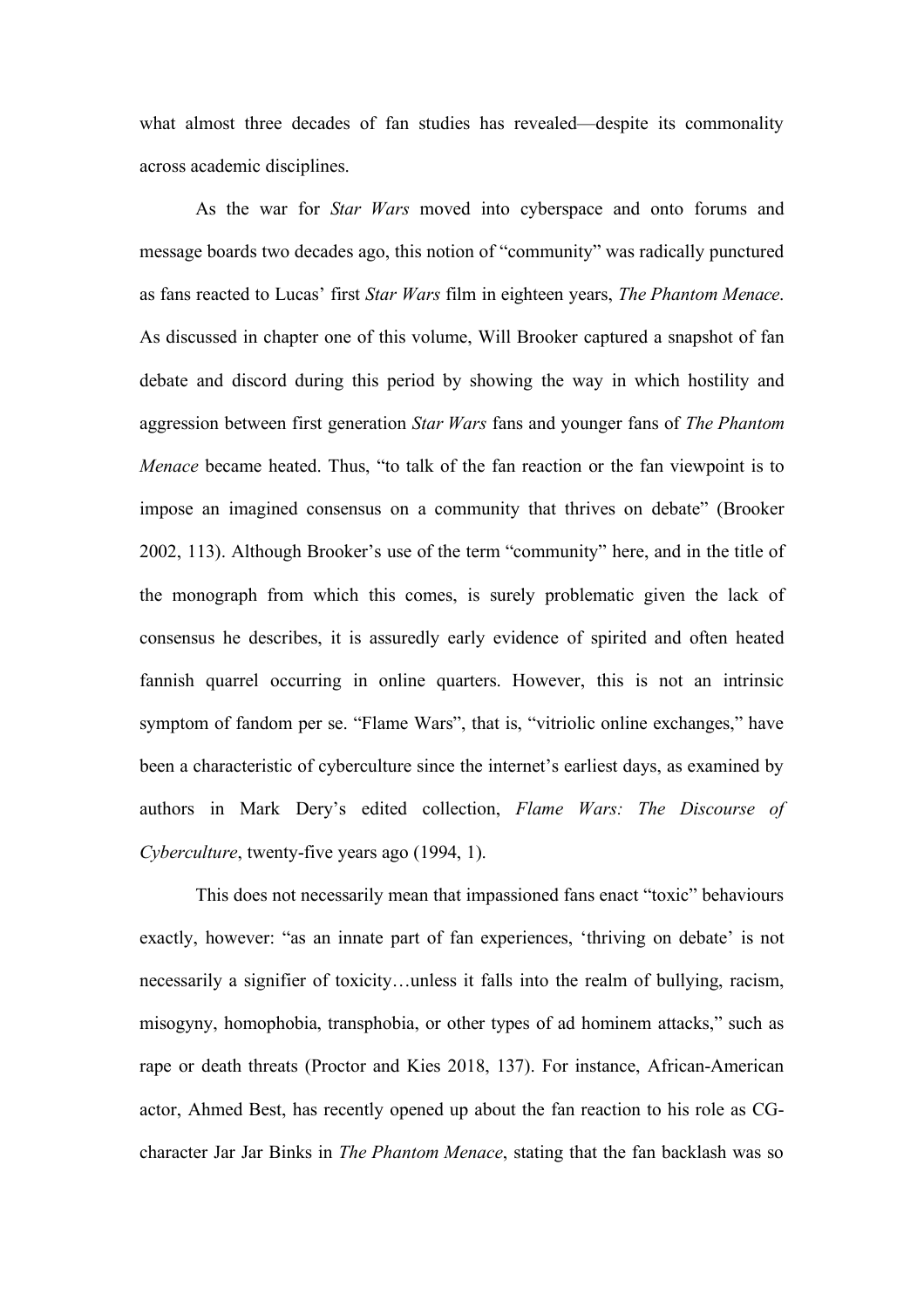fierce that he considered taking his own life (Raftery 2017). Fans complained in droves and even started a website, Jar Jar Must Die (jarjarmustdie.com) and an internet discussion group on deja.com included 13,000 commenters angrily railing against the character, as reported by Eric Harris of *The Los Angeles Times* (1999). Moreover, entertainment critics added to the storm by accusing Lucas—and by extension, Best—of racial stereotyping, with *The Wall Street Journal* describing the world's first digital character as "a Rastafarian Stepin Fetchit on platform hoofs, crossed annoyingly with Butterfly McQueen" (Harris 1999). At the time, Best claimed that he didn't "pay attention to that stuff" and recognized its "stupidity" (Smith 1999), but it has since become clear that the backlash affected his psychological wellbeing more seriously:

I think the people who are saying those things are very much in touch with the racism inside themselves. They sense African-American descent, and all they can think of is Stepin Fetchit. They can't compare it to Jerry Lewis or Buster Keaton or even Jackie Chan (Smith 1999).

What is noteworthy here is that the majority of fans were calling out *The Phantom Menace* for perceived racism, for stereotyping and "othering" ethnic minorities, which also included the Neimodian race caricaturizing Asian people, or the moneygrubbing Toydarian, Watto, as an offensive Jewish stereotype (Brooker 2001). Sending death threats to Best tagged with anti-racist sentiment means that "toxicity" does not always come from reactionary quarters, but from more politically progressive avenues, complicating the notion that "toxic fan practices" are invariably right-wing in nature. That said, Best says that he "was shocked with the racial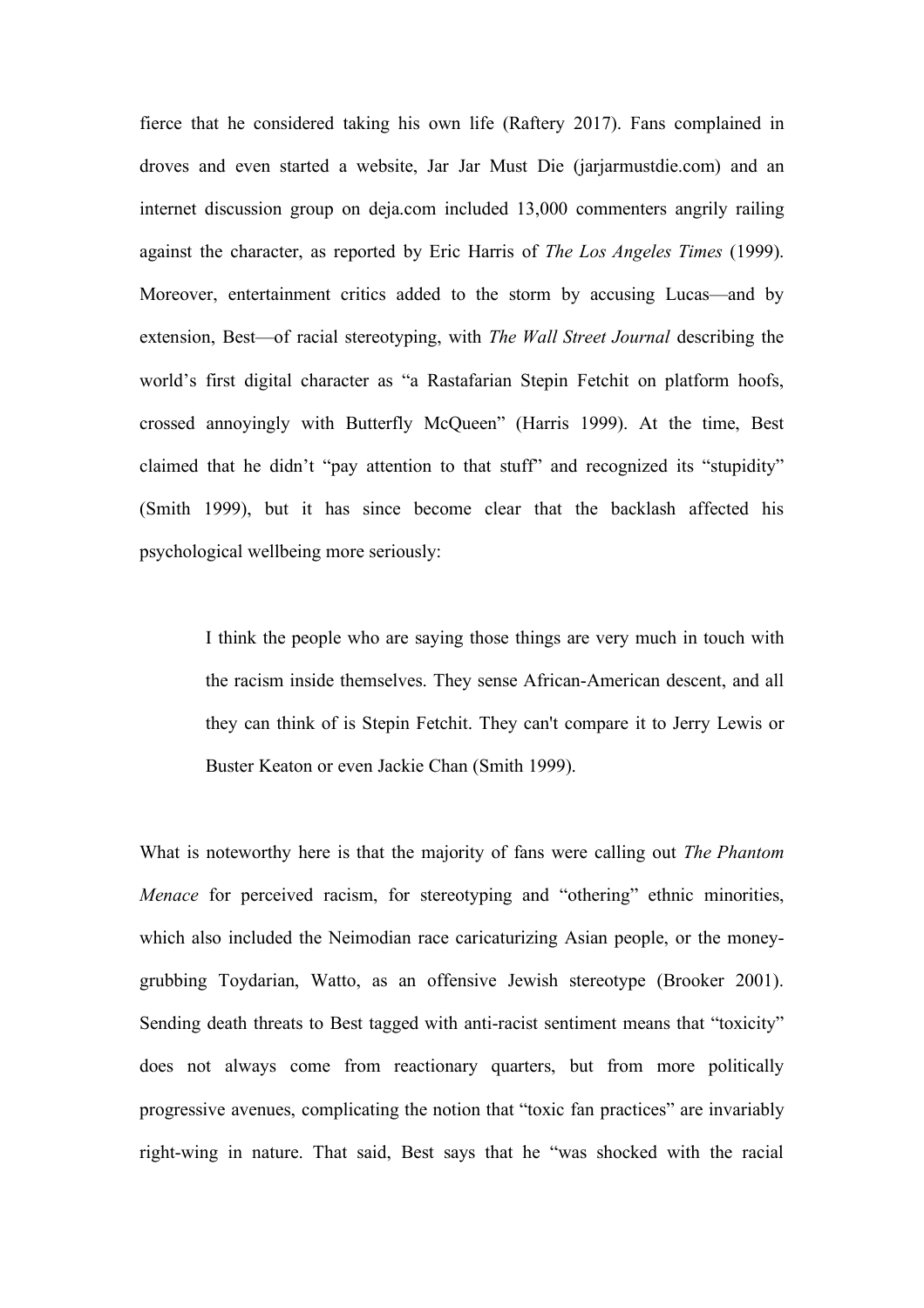implications, but always knew they had little to no merit" (Raftery 2017). From this perspective, whether Binks is racist or not becomes a matter of debate and interpretation, indicating that the war for *Star Wars* shouldn't be oversimplified by a neat semiotic split into binary camps of "good" versus "evil."

I now want to move onto the way in which *Star Wars* under Disney's aegis has been paralleled by the emergence of the so-called "alt-right," a period that is being described in discourse as "the new culture wars," and a battleground where popular culture has become a site of ideological conflict and negotiation.

#### **Gamergate, the New Culture Wars and the "Alt-Right"**

Although often criticised for romanticizing the power of fan audiences, Henry Jenkins has on numerous occasions attempted to clarify his argument. In his afterword for the 2008 paperback edition of the seminal *Convergence Culture*, Jenkins emphasised that:

Those of us who care about the future of participatory culture as a mechanism for promoting diversity and enabling democracy do the world no favor if we ignore the ways that our current culture falls short of these goals. Too often, there is a tendency to read all grassroots media as somehow 'resistant' to dominant institutions rather than acknowledging that citizens sometimes deploy bottom-up means to keep others down. Too often, we have fallen into the trap of seeing democracy as an 'inevitable' outcome of technology change rather than as something which we need to fight to achieve with every tool at our disposal. Too often, we have sought to deflect criticisms of grassroots culture rather than trying to identify and resolve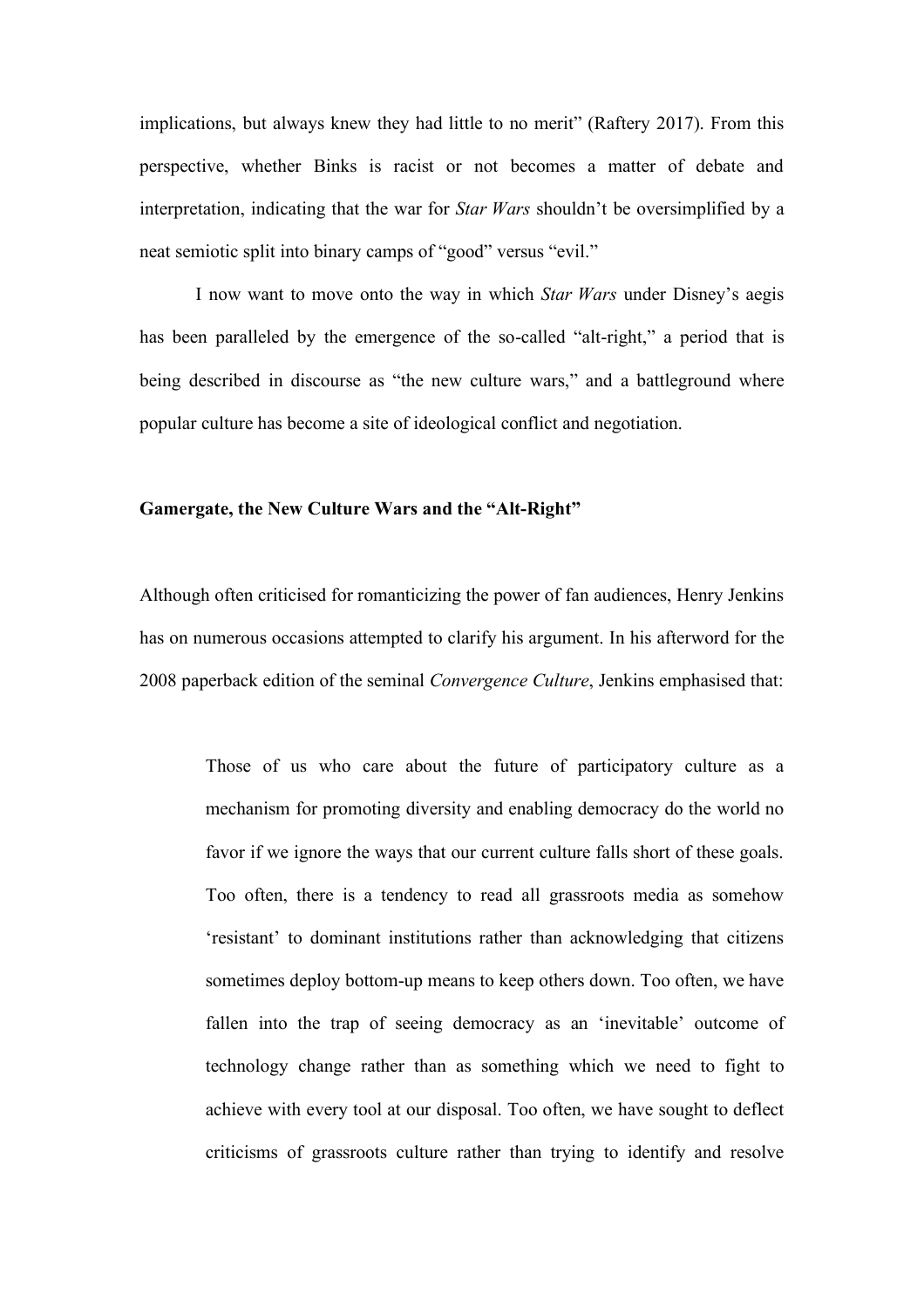conflicts and contradictions which might prevent it from achieving its full potential. Too often, we have celebrated those alternative voices which are being brought into the marketplace of ideas without considering which voices remain trapped outside (Jenkins 2008, 293-294).

Likewise, in "Rethinking 'Rethinking Convergence/Culture,'" Jenkins explains that the long history of participation "should be sobering, as we encounter such a record of bold predictions, promises delayed and deferred, partial successes and unintended consequences [that] should make us slow to construct triumphant narratives of technological inevitability" (2014, 270). What is "inevitable" in this context is the belief that progressive grassroots movements would eventually metastasize into a political powerhouse capable of toppling "Governments of the Industrial World," as pronounced confidently by John Perry Barlow in 1996. In this article, Jenkins clearly articulates a "growing concern that networked communications would not necessarily result in a more progressive, inclusive, or democratic culture" (2014, 270). Indeed, both the elections of Barack Obama (Sandvoss 2013) and Donald Trump were energized, at least in part, by waves of support from online territories, evincing a dialectic struggle for political hegemony.

In many ways, Jenkins could be read here as prophesizing the emergence of the so-called "alt-right," an umbrella term for "an amorphous, ideologically diffuse, and largely online movement" (Heikkilä, 2017: 2) that became visible in mainstream media and political discourse in the run up to the US Presidential Election in 2016. Naturally, the "alt-right" did not suddenly spring up from out of nowhere: "White nationalism had been lurking on the fringes of the American political right for a couple of decades before the alt-right came along to give it fresh new life, rewired for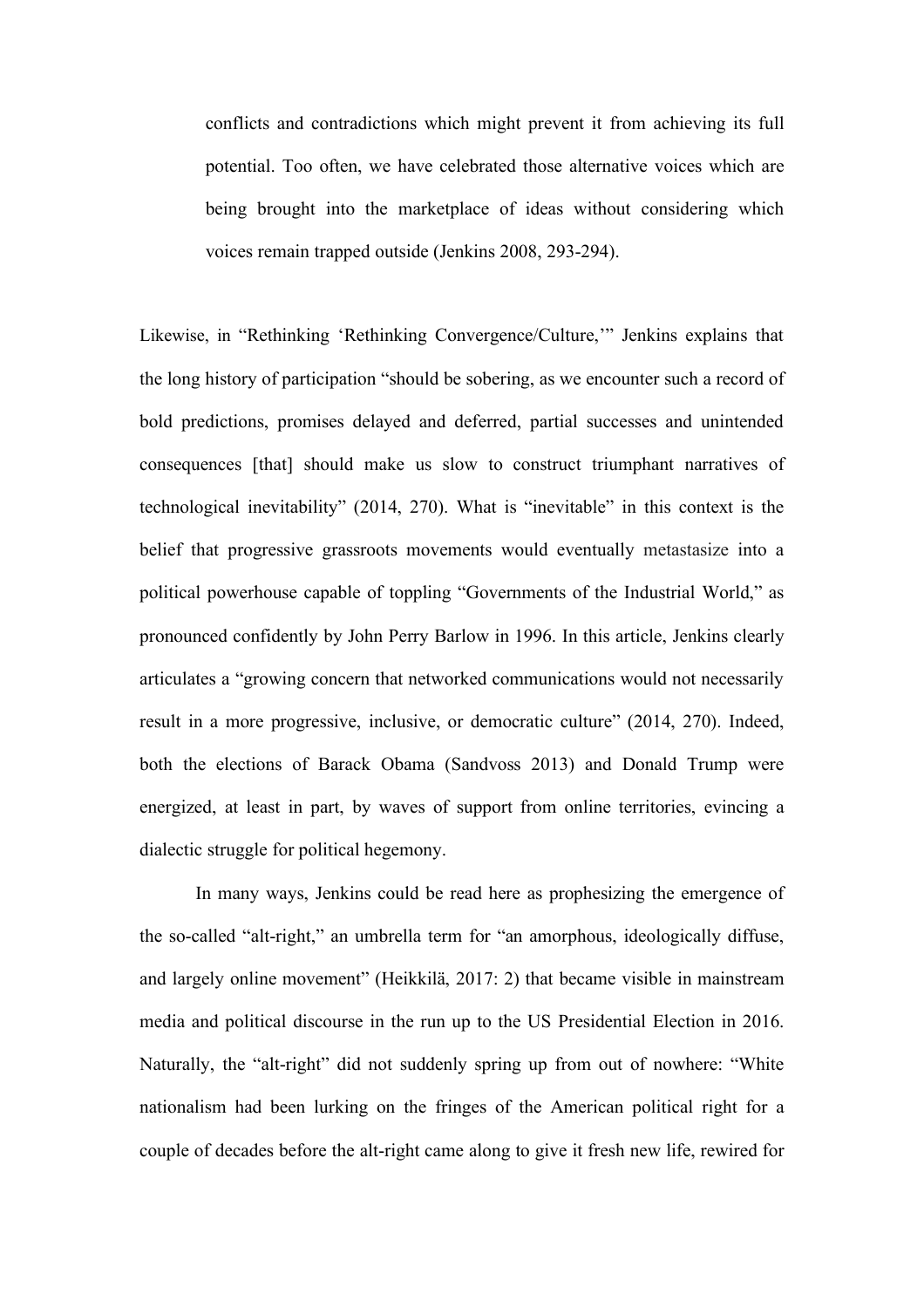the twenty-first century" (Neiwert 2017, 220). A series of forces and factors contributed to this very loose-knit dispersion of neo-Nazis, white supremacists, Men's rights activists (MRAs), white tribalists and "other ideological groups" (Heikkilä, 2017: 2), achieving that which they desired most of all, that is, mainstream recognition and validation.

One of the ways that so-called "alt-right" agents attempt to infiltrate the mainstream with ideology is through "metapolitics," a strategy "that would gradually transform the political and intellectual culture as a precursor to transforming institutions and systems" (Lyons 2017, 10; see also Proctor 2019). In other words, attacking artefacts of pop culture that are viewed as "politically correct" becomes one of the ways that the "alt-right" can spread ideological "messages," and the mainstream news media's "constant churn of outrage and spectacle" (Beckett 2017) has been enormously beneficial to this metapolitical strategy, as claimed by neo-Nazi and anti-Semite Andrew Anglin:

This is why I love the media so much—they cover my site with outrage, in turn I get more traffic and more on board with my agenda, in turn the media produces more spectacle…The coverage only has one effect, which is the normalization of our ideas. And it doesn't take a political scientist to figure that out (ibid).

As Matthew Lyons (2017) emphasizes, by turning to (what they see as) PC-inflected pop culture facilitates a proliferation of reactionary ideological currents, and the mainstream news media has become complicit in making this so by willingly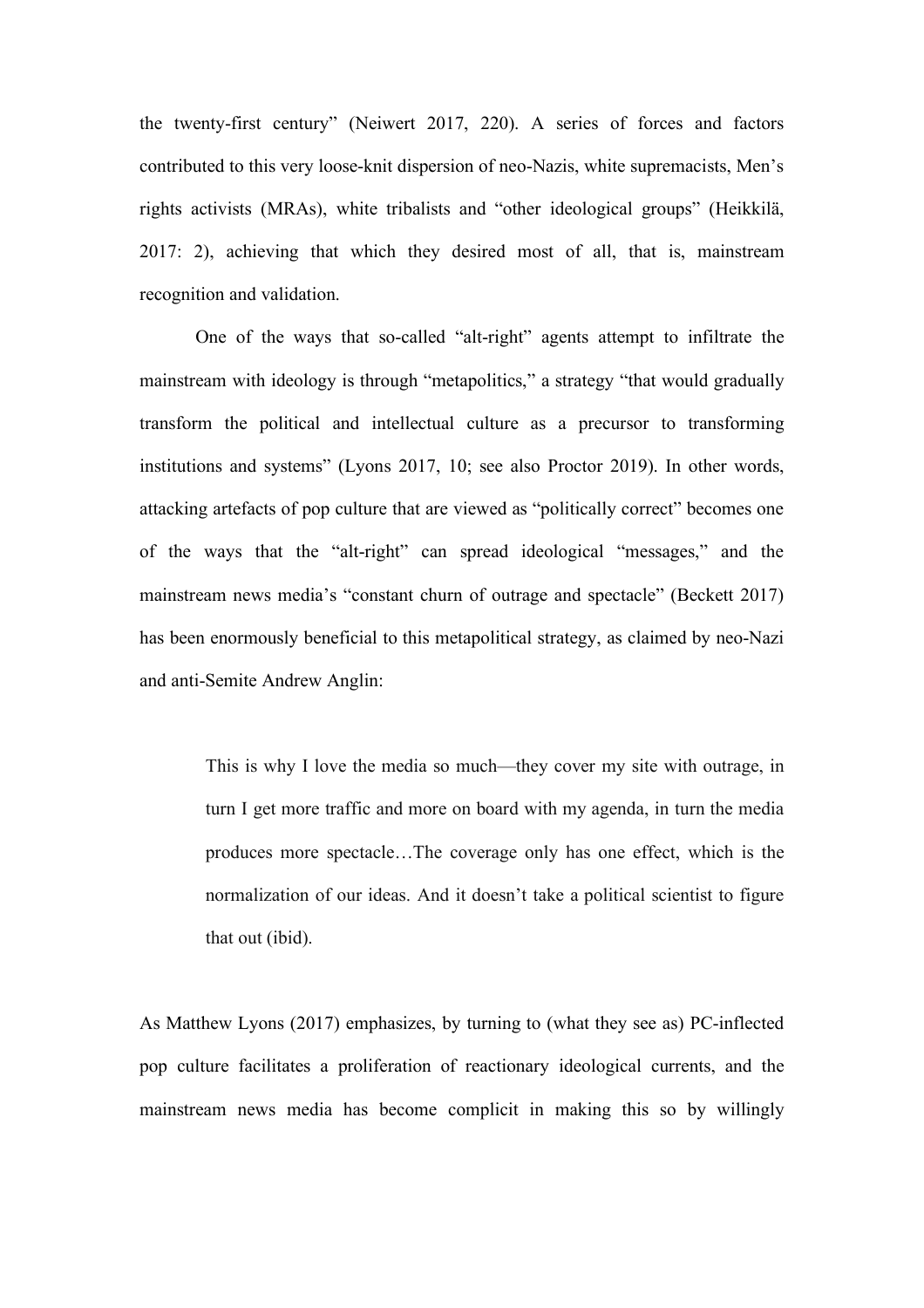providing a platform for otherwise marginal voices to be heard in public, mainstream spaces —marginal no longer as a result.

The most widely publicized outcome of this strategy is what became known as #Gamergate in 2014, which has been viewed as the touchtone of both the rise of the "alt-right" and the new culture wars. Emerging out of the "toxic technocultures" (Massanari 2015) of 4Chan, 8Chan and Reddit, this was a flame war unlike any other. Ostensibly centred on ethics in video-game journalism, #Gamergate mushroomed into a pugnacious cyber-war between feminist and conservative video-game fans, the majority of them male (although not entirely).

On one side were feminists and other liberals who believe the gaming world is dominated by males, both as game developers and as members of the target audience. This group…argued for greater inclusion of games appealing to female audiences. On the other side were males who found such talk not merely threatening but a declaration of a "culture war" against white males by a nefarious leftist conspiracy (Neiwert 2017, 214).

Computer game developer, Brianna Wu, received a series of tweets from the pseudonymous 'Death to Brianna,' with death, rape and other violent threats becoming commonplace: "I've got a K-Bar and I'm coming to your house so I can shove it up your cunt"; or "your mutilated corpse will be on the front of page of Jezebel and there isn't jack shit you can do about it" (Mantilla, 2015 87). Anita Sarkessian fled her home after one commenter released her address on Twitter—a strategy known as "doxxing"—along with the message that he would "come to her apartment and rape her to death [and] after I'm done, I'll ram a tire iron up your cunt"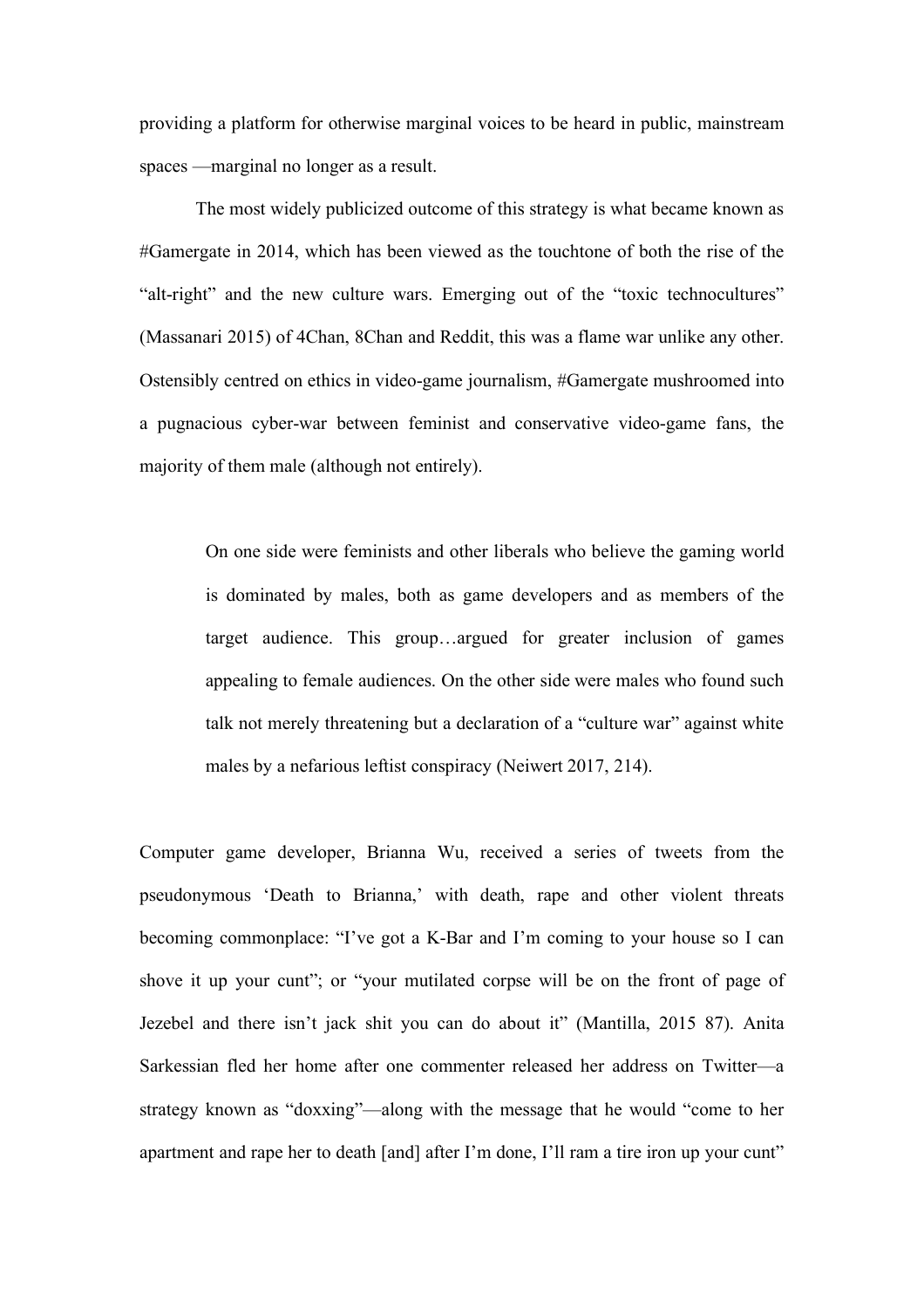(Frank 2014). Other scholars have written extensively about #Gamergate and I don't want to rehearse the entire sordid affair here (see Salter and Blodgett 2017, 91-94; Massanari 2015; Todd 2015). But what I will say is that #Gamergate should not be viewed as somehow separate from other reactionary discourses that have since been awarded the "alt-right" designator. What is certain is that the controversy was in many ways the spark that lit the fuse, with fascist villains such as Milo Yiannopoulos, Roosh V, and Vox Day achieving a level of fame and infamy as key mouthpieces of #Gamergate and, later, the "alt-right." In this way, the #Gamergate controversy "heralded the rise of the alt-right and provided an early sketch of its primary features" (Briewert 2017, 215).

It is not only video games that have been attacked for "political correctness" and progressive biases. #Gamergate may have been an early firing shot across the bow of pop culture, but as an instrumental characteristic of rightist metapolitical warfare, other cultural artefacts have been at the centre of such conflicts, much of them without any success whatsoever (which is often sadly missing from many journalistic accounts). The controversy surrounding the science fiction genre's Hugo Awards was centred on the same type of metapolitical warfare, with reactionary fans hijacking the nomination for so-called "message fiction" that is, sci-fi literature with a left-wing bent. Commonly referred to as "the sad puppies," and led by Theodore Beale (a.k.a Vox Day), the campaign involved attempting to ensure that such "message fiction" did not receive any award nominations, a strategy that largely failed (Sandifer 2017; Stevens and Watson 2018).

As the "alt-right" started to gain mainstream recognition, the metapolitical lens has been turned onto other aspects of pop culture, often signified by what we might describe as "boycott culture," many of which also failed (often spectacularly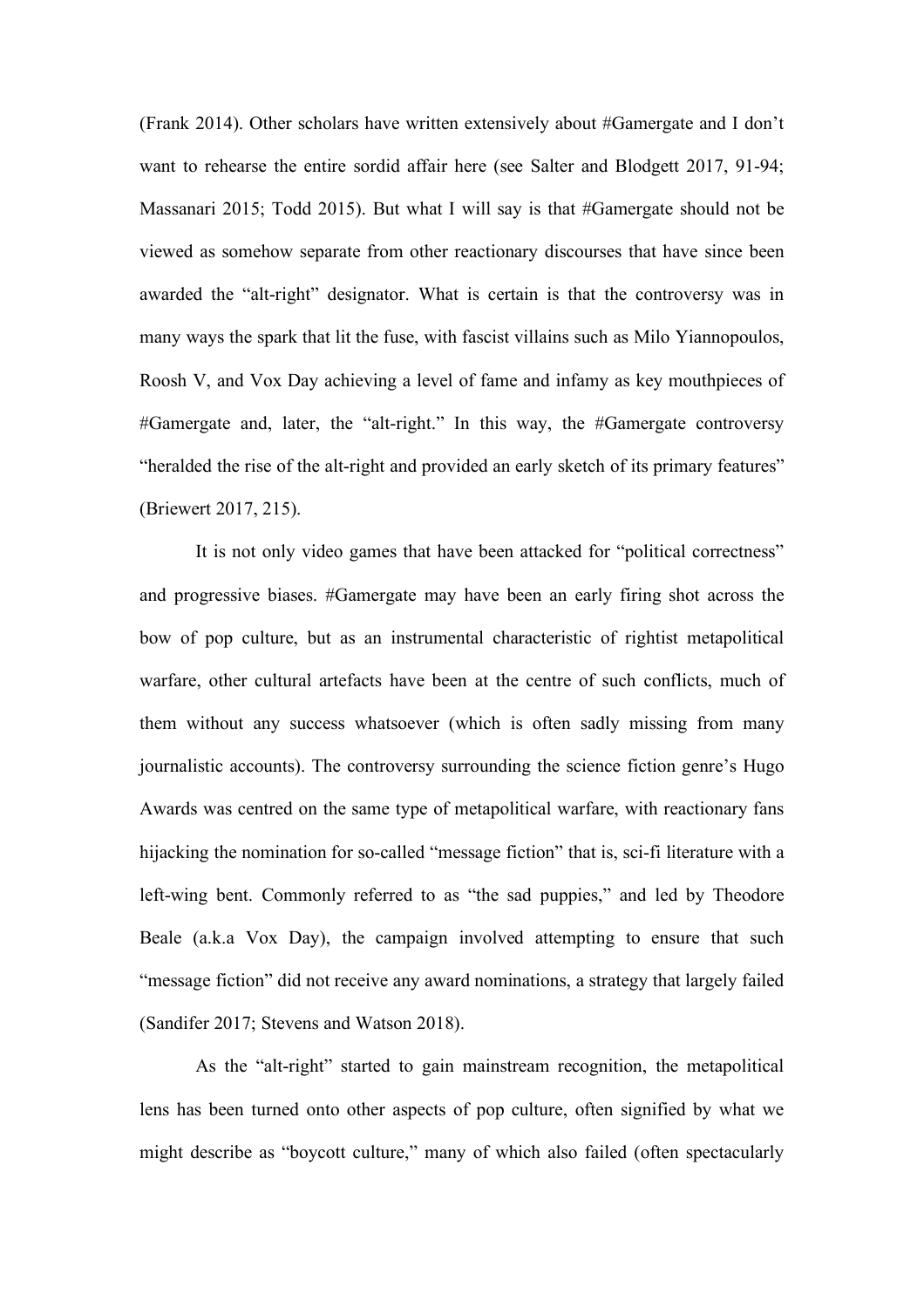so). For example, novelist Stephen King used Twitter to heavily criticize US President Donald Trump, leading to cries from "Redditers" to boycott Andy Muschetti's adaptation of King's 1986 novel, *IT* (2017):

Okay, Everyone. Please DO NOT go see Stephen King's new 'IT' movie this weekend when it opens. If you have to see it, wait till after opening weekend so he has a lousy showing this week. Trump stands up for us, so we should stand up for him!" (Sellinger 2017; Shapiro 2017).

However, as the film quickly smashed box office records for horror cinema (in unadjusted dollars), it became evident that the boycott wasn't an efficacious strategy.

The same can be said of calls to boycott the hit Broadway musical, *Hamilton*. In November 2016, Vice President-Elect Mike Pence was confronted with catcalls and jeers from an energetic crowd during a performance of *Hamilton*, which was followed by a direct address at the end of the show from cast-member Brandon Victor Dixon, who stated:

We are the diverse America who are alarmed and anxious that your new administration will not protect us, our planet, our children, our parents, or defend us and uphold our inalienable rights. But we hope this show has inspired you to uphold our American values, and work on behalf of all of us (Kelley 2016; Walters 2016).

Following a series of angry tweets from Donald Trump demanding apologies for Pence, conservative supporters started the hashtag #boycotthamilton which, as with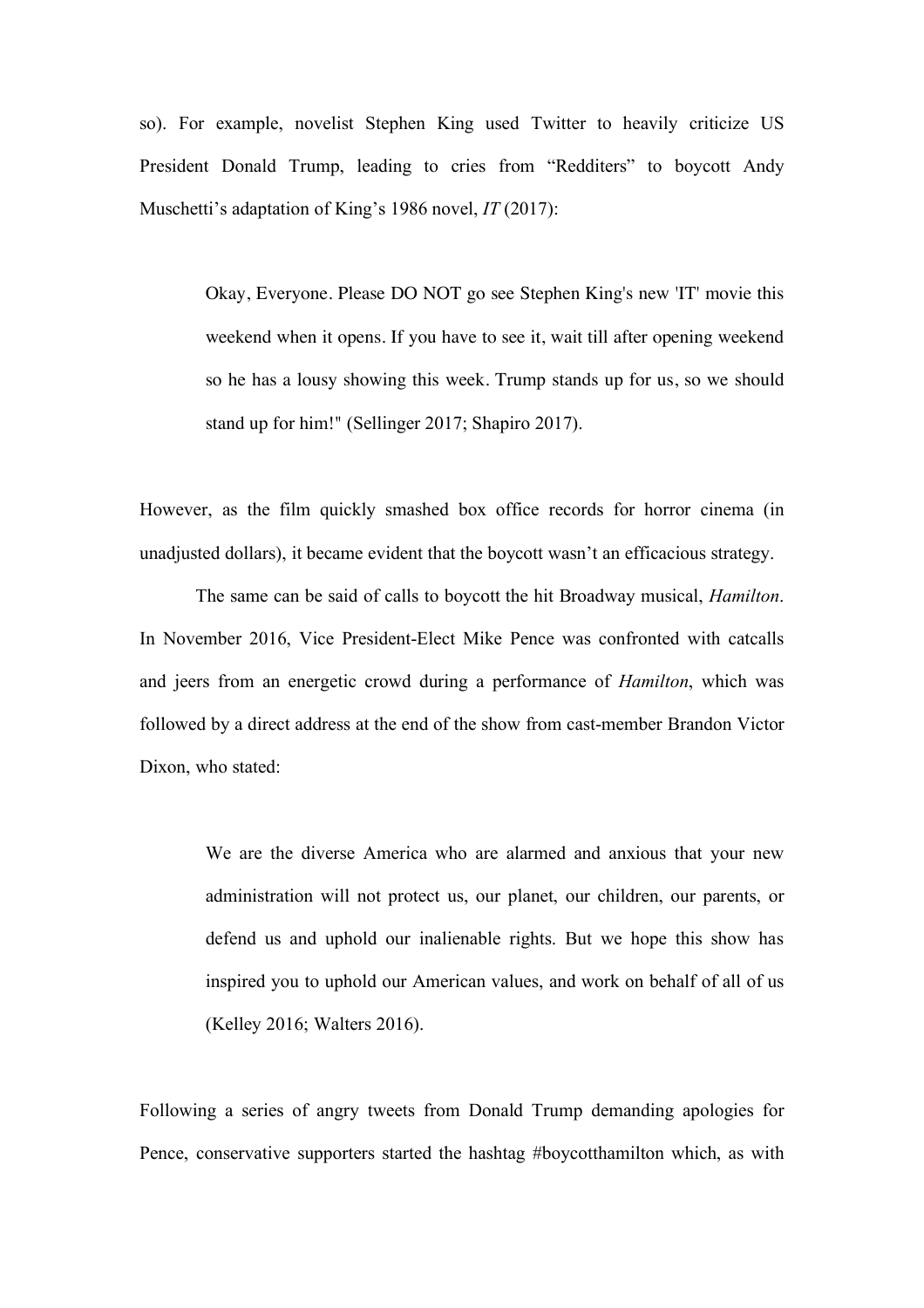*IT*, achieved little impact as tickets sold out (and continue to do so). That said, it is noteworthy that a boycott campaign such as these, and many others, do not necessarily include identification with so-called "alt-right" membership, which indicates that anti-PC discourses of this nature are automatically awarded "alt-right" status, thus discursively overamplifying and overtly validating the "alt-right" as a coherent ideological collective, when in reality it is nothing of the sort.

What is difficult to quantify in these cases, especially for academic study, is whether or not these boycott campaigns—if we can even describe them as orchestrated "campaigns" at all—were comprised of fans, neo-Nazis and other reactionary agents, general right-wing sympathizers, or nasty trollers out to provoke and terrorise "for the lulz" (Phillips 2015). This is something that academia has not yet quite got to grips with in methodological and epistemological terms. That is not to say that #Gamergate, the "sad puppies" and other campaigns and boycotts are but a storm in a teacup—clearly, the war waged against feminism and SJWs (a pejorative term for "Social Justice Warriors") and what gamergaters described as "cultural Marxism" (whatever that means) was virulent and vicious, with some women living in fear that threats would be carried out. But how many people were involved in sending horrific threats of this sort? How can this be quantified through research? I have asked these questions on a number of occasions, including in this book (on #blackstormtrooper in chapter 17), but I should clearly articulate that I am not attempting to defend fans nor argue that there has not been an insurgence of radical right-wing rhetoric in cyberspace. Ultimately, what I am saying is that mainstream journalism has been complicit in tipping the discursive scales enormously by focusing primarily on the spectacle and sensation enacted by "toxic" agents, while being less interested in users that pushback against discourses of this type, so much so that the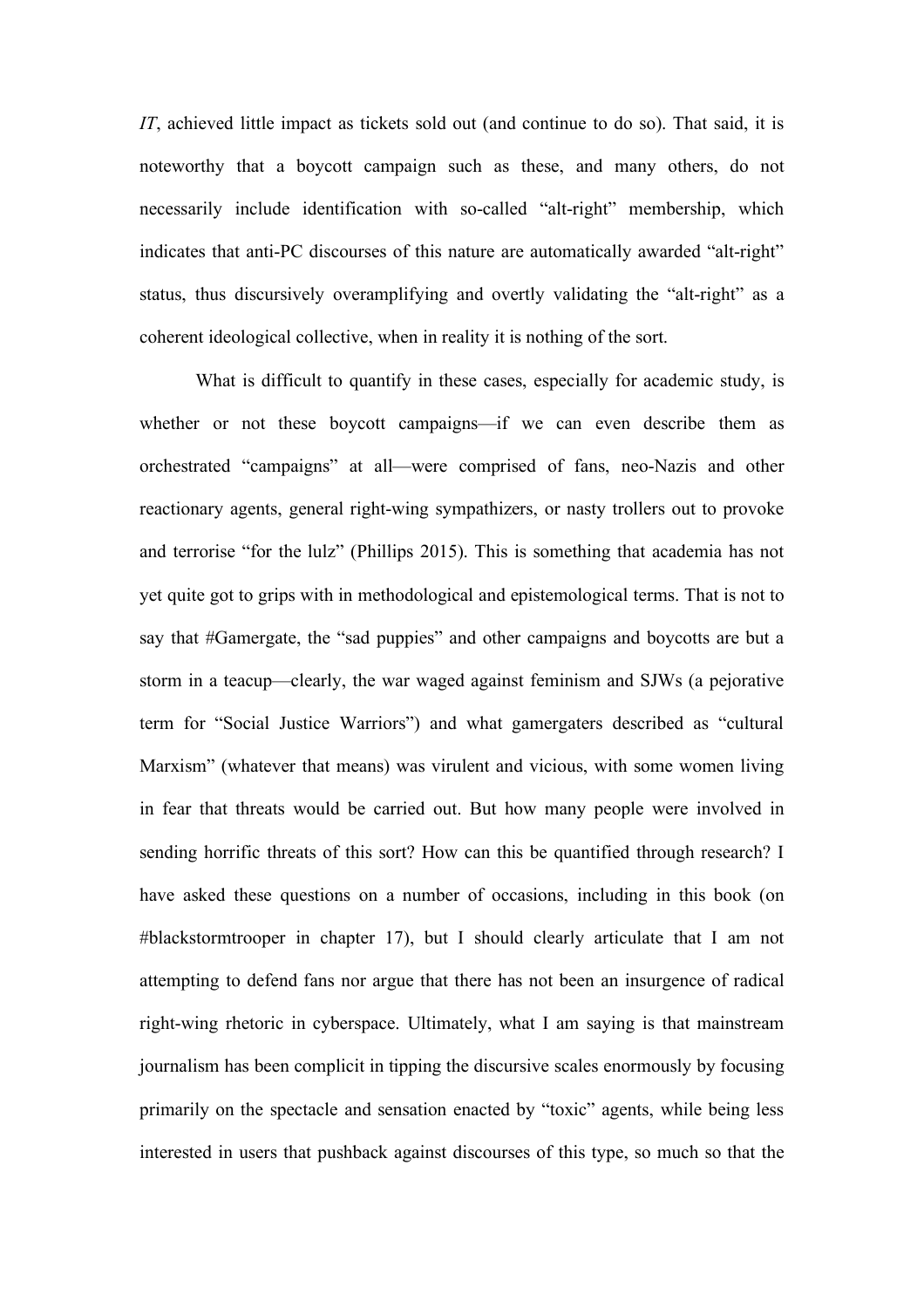"regime of truth" built up around these "new culture wars" has skewed the portraiture in favour of reactionary ends, be it inadvertently or not. Mainstream entertainment media and journalism in general (including fan blogs and websites) have tended to offer much more space to right-wing ideologies, if only to express outrage and virtue as a way to demonstrate progressive ideologies and political world-views.

But one of the severe consequences of this imbalance is that it appears that, in its many guises, "the new culture wars" are a lost cause for progressive politics with the radical right seemingly standing triumphant. The situation, however, is more concretely the antithesis of what is being reported in mainstream journalism; the most hateful, violent rhetoric—the rape and death threats, the doxxing, the racism, sexism, homophobia, etcetera—emanates from a minority; a very loud minority, to be sure, but a minority nonetheless. As video-game fan Jennifer Reed put it:

'We' including countless women are not harassing Anita and Zoe. A SELECT MINORITY within the gaming community are harassing her, and that is extremely offensive to people such as myself who love the gaming community and have never been harassed for being female. Those people do not represent gamers. We do not hate women. This hasn't even been about Anita or Quinn for the past several days. If you want to see some positivity, check out the #GamerGate tag (Frank 2014).

It is within this context that Disney's *Star Wars* became a lightning rod for "the new culture wars" and the metapolitics of the "alt-right," largely anchored onto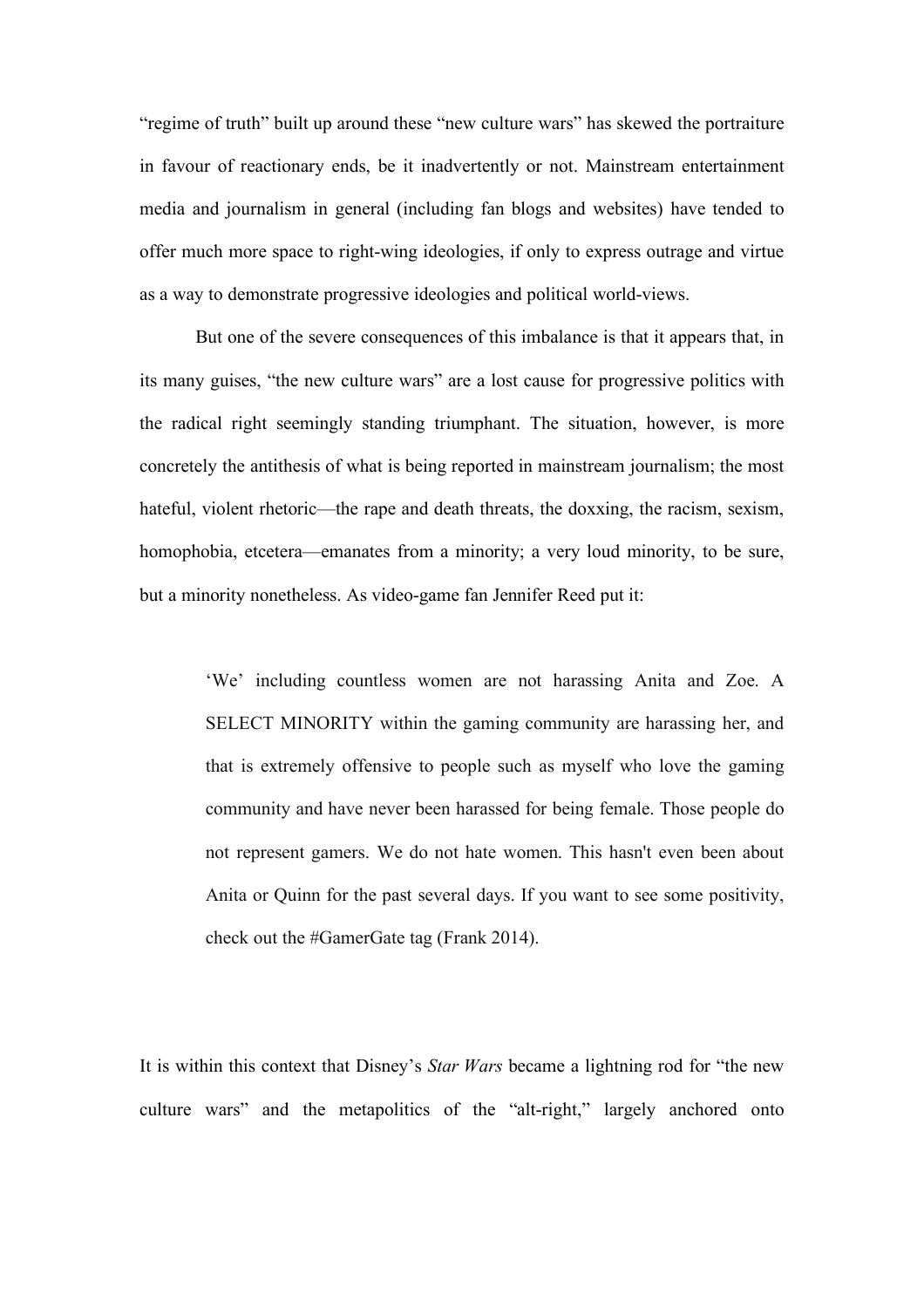representations of equality and diversity in Disney's *Star Wars* films, to which I now turn.

#### **The Boycott Wars Saga**

As with the various boycott "campaigns" mentioned above, there has been a continuation of the "regime of truth" about "toxic fan practices" (Proctor and Kies 2018), an overamplification of right-wing rhetoric in mainstream news discourse operating in parallel to a kind of progressive neutering (or, at the very least, a palpable quietening). I have already examined the #blackstormtrooper "controversy" in this book, and I don't want to regurgitate that argument here except a reminder that the hashtag in question was overwhelmingly replete with attacks on an imagined and imaginary population of "toxic" racist fan-boys, with many progressive messages performing a brand of what can be viewed as "toxicity" of a more progressive nature.

*The Force Awakens* was criticised by a vocal minority for political correctness and liberal identity politics, with several amorphous boycott campaigns achieving widespread media attention, and resulting in further amplification and fermentation of the "regime of truth." However, what is strikingly absent across press discourse is a quantitative examination of boycotts enacted through social media hashtags, most of which explicitly contain a minority of reactionary agents compared with a critical majority that were pushing back, as with #blackstormtrooper.

Consider #BoycottStarWarsVII, a hashtag which was activated on Sunday October 11th 2016 and swiftly became the number one trending topic on Twitter the following day. Introductory comments included complaints like "the Star Wars movie…barely has any whites in it," "J.J Abrams' political correctness is a code word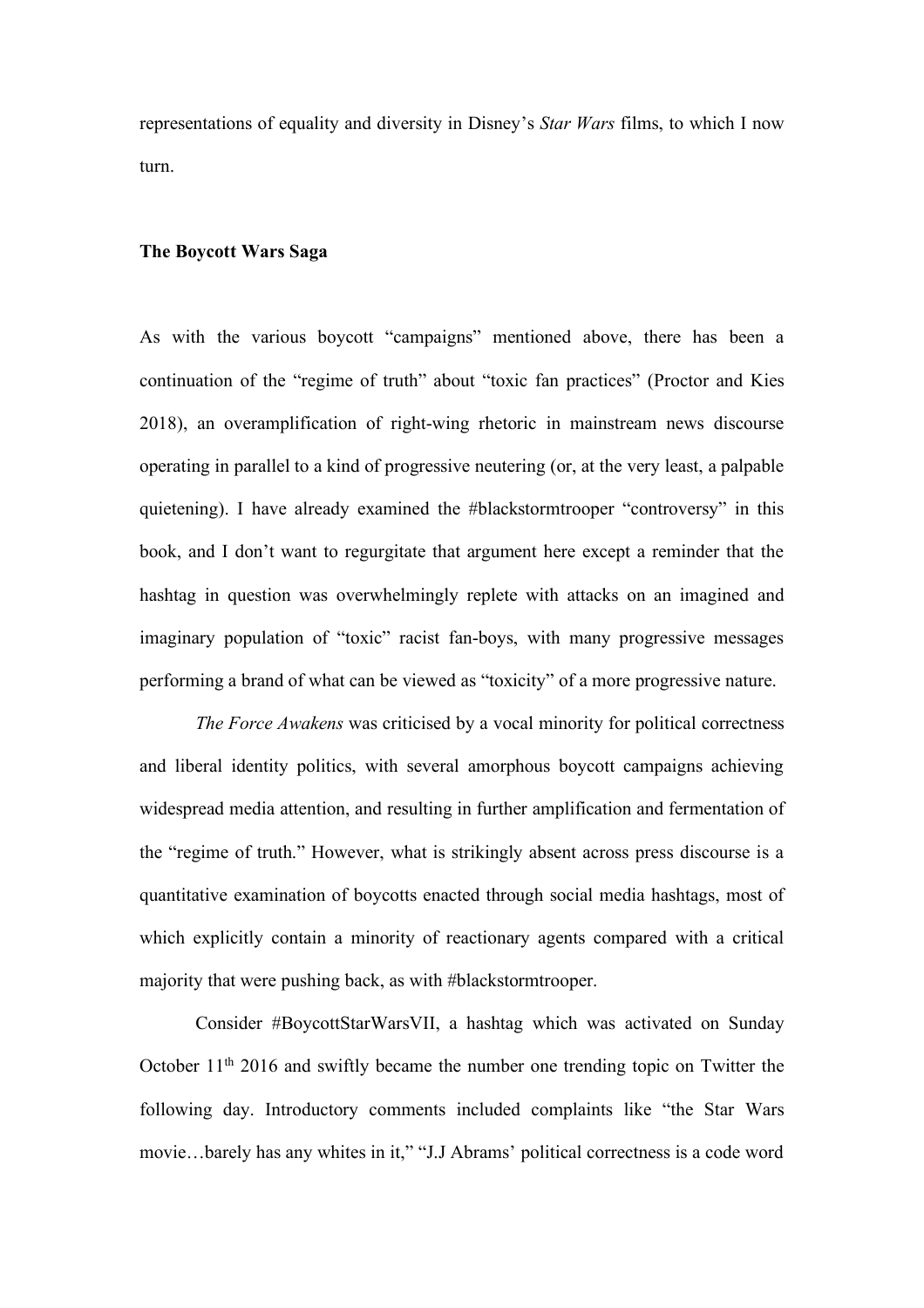for anti-white," and "white children deserve wholesome movies, not PC anti-white diversity crap." Another anonymous commenter tweeted, "Let's get #BoycottStarWarsVII trending." However, as reported by Josh Dickey for entertainment website *Mashable*,

Of everyone who tweeted the hashtag #BoycottStarWarsVII on Monday, 94% were merely expressing outrage over its existence, according to a statistically relevant sample examined by social media and analytics firm Fizziology for Mashable. The other 6% were 'racist trolls trying to get people mad,' the firm told Mashable, adding that many of them also used their rants to campaign for Donald Trump (Dickey 2015).

Over on 4Chan's "politically incorrect/ pol/ thread," as recounted by Dickey, the several trolls were relishing in the impact of the hashtag, with one user instructing "EVERYONE GET ON TWITTER THE ALT-RIGHT IS TRIGGERING SJWS" (ibid). Numerous mainstream news outlets accepted the trolling operation at face value, with *The Hollywood Reporter's* Graeme Macmillan describing the hashtag as a "social media *movement*" (2015, my emphasis) or "a bunch of white supremacists," in Anna Silman's account for *Salon*, both of which was commonly hyperlinked on social media. The trolls rejoiced. On 4Chan: "WE DID IT AGAIN." On Twitter: "We made a racial issue out of thin air!" (O'Neil 2015).

In fairness, Silman later mentioned that "the hashtag seems to have been mostly co-opted by reasonable people at this point," but leading with emotive headlines is freighted with sensation and bias, such as *Wired's* Matt Kamen (2015)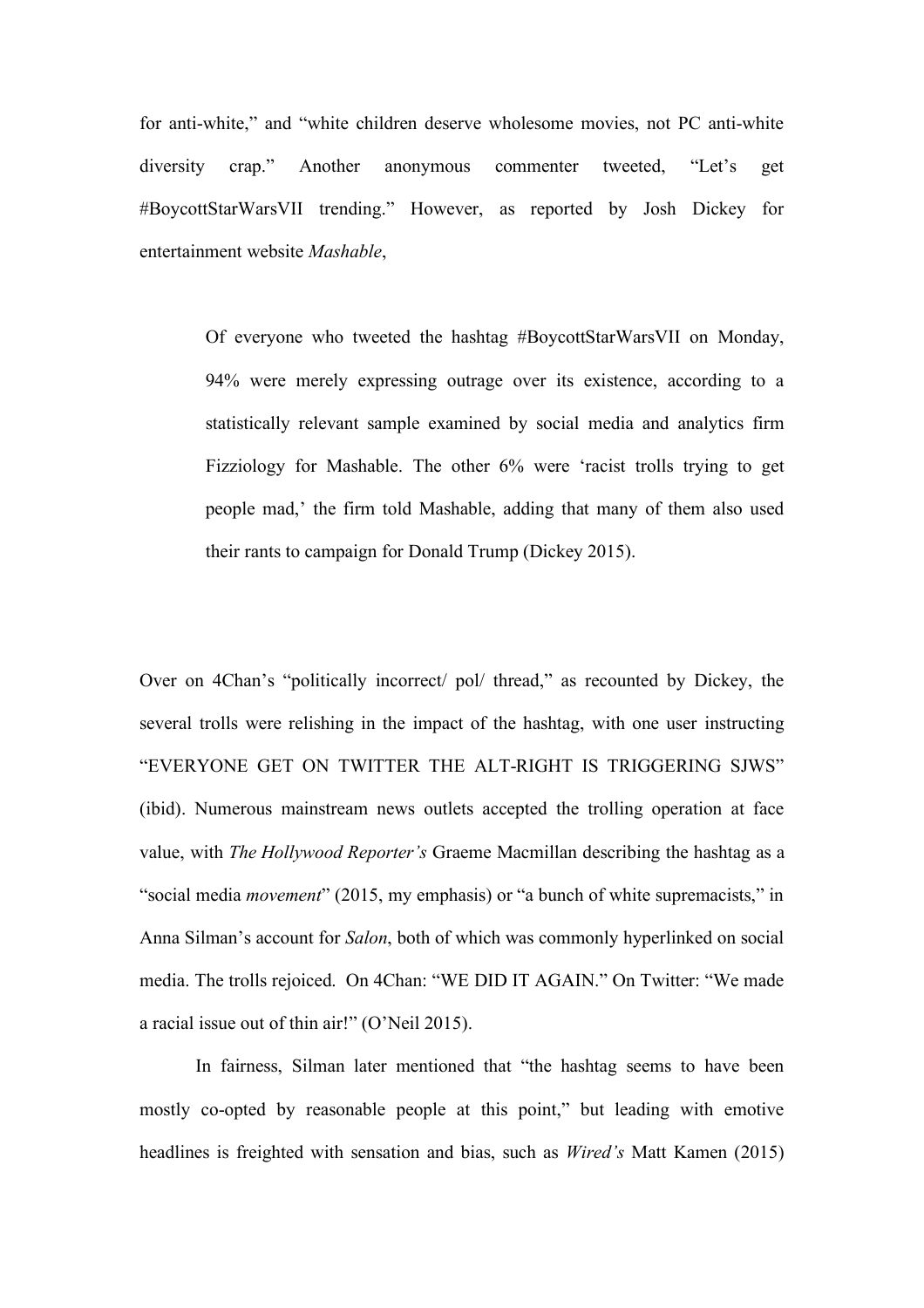announcing that "Racists want to #BoyCottStarWarsVII because it's 'antiwhite," while explaining later in the article that "[t]he vocal minority sincerely using BoycottStarWarsVII is just that—a minority." However, Kamen's claim that the hashtag is "equally being used to deride those actually calling for a boycott" is problematic given that the contents were not "equal" at all, but in favour of anti-racist commenters by a wide margin.

Writing for *Esquire*, Luke O'Neil (2016) expressed concern about the hyperbole and sensation underpinning a lot of news reports indignantly focused on the hashtag at the expense of "real" news, which is worth quoting at length:

For almost the entirety of the hashtag's run, it was dominated by people commenting on how terrible it was, with very little noise coming from actual racists…That's because there weren't that many of them involved…No reporter would file a story based solely on the deranged ramblings of an anonymous, obviously deranged person screaming on the street, so why do so many of us continue to do this when it comes to isolated pockets of Twitter users? Group if Assholes Says Something Stupid just isn't a newsworthy story. But, when you can affix that angle to a mention of Star Wars, then it makes more sense. People are hungry for any sort of news about the film, and when you add in the element of outrage, it's an orgy of clicks for everyone, including the inevitable dénouement when we get to write shaming anti-reaction-reaction pieces like this one.

In many ways, then, the "regime of truth" constructed around boycott campaigns of this nature by not only professional entertainment channels, but also fan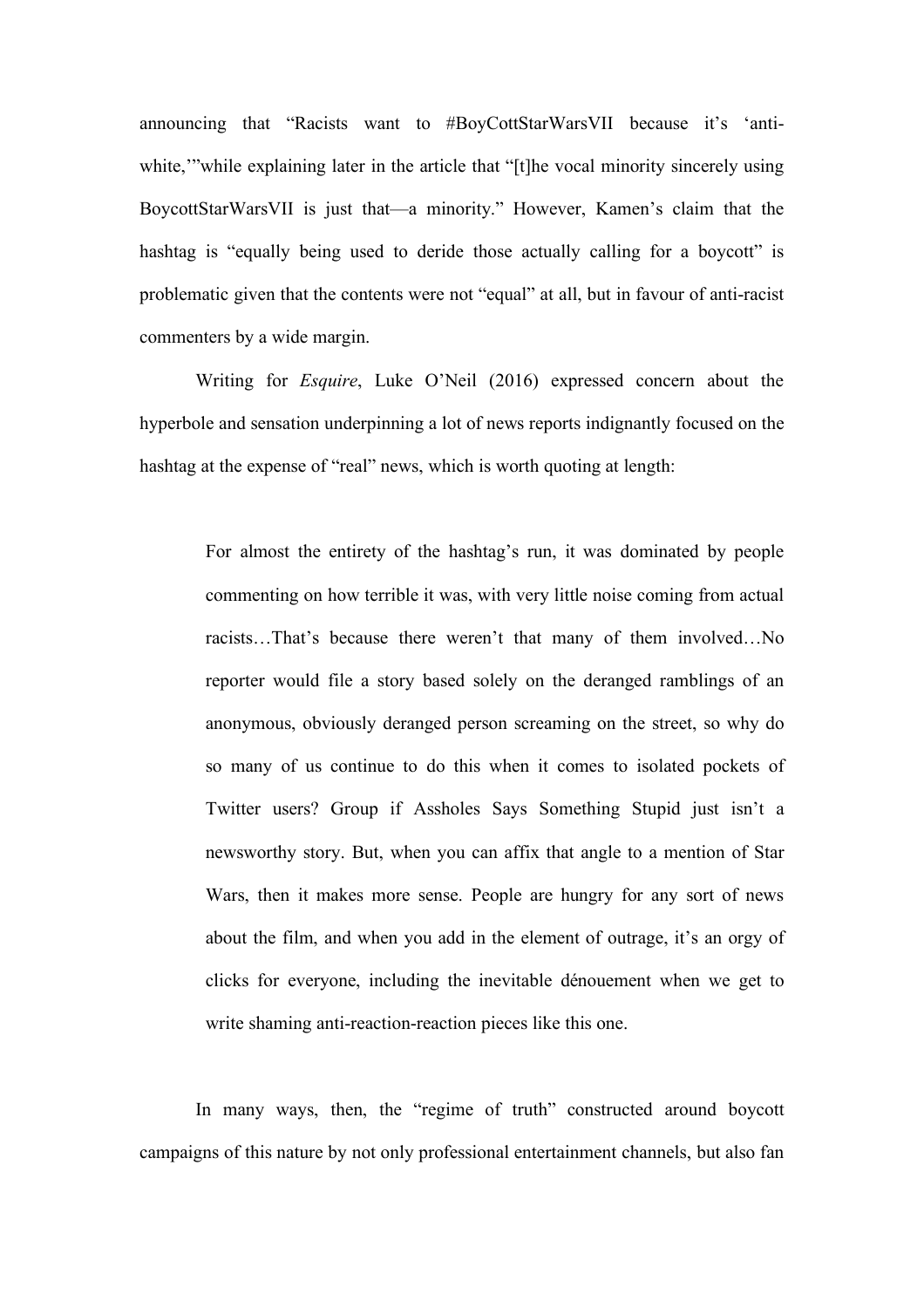websites and blogs, are validating these kinds of viewpoints by airing them publically and thus being complicit in the metapolitics of the "alt-right," whether trollers involved in campaigns of this kind identify as such or not. That said, my argument here is not that *Star Wars* fandom is a homogenous, progressive "community," and that trollers are inherently "non-fans" by default. What I am saying is that the widespread focus on toxic fan practices, if indeed such boycotters are fans (which isn't to claim that they're not either) augments the "regime of truth" in favour of reactionary ends. This has, unfortunately, become a common feature of entertainment criticism in professional and fan spheres across online territories.

The boycott discourse gathered steam again prior to the release of *Rogue One* in 2016, which was enmeshed with the US Presidential election. The hashtag #dumpstarwars protested the multi-racial cast and the second female protagonist in *Star Wars* history with Felicity Jones' Jyn Erso, less a year after Daisy Ridley's Rey received a similar backlash from a minority of complainers—which didn't prevent the film from raking in \$2 billion-plus in box office receipts and becoming the secondlargest grossing film in history in unadjusted dollars (Carissimo 2016). *Rogue One* was, however, accused of anti-white propaganda well in advance of the film hitting theatres in December 2016, but as the race for the White House heated up, a series of tweets by the film's screenwriter Chris Weitz ended up drawing fire from "alt-right" mouthpieces, such as Jack Posobiec and Mike Cernovich. Weitz tweeted his support for Hillary Clinton, with the words "more female heroes" branded upon an image of the rebel insignia, followed by another tweet comprising a photograph of Jyn Erso above the message: "Are you with her?"

As reality TV star and real estate mogul Donald Trump declared victory in November 2016, Weitz again incensed right-wing ideologues on Twitter by equating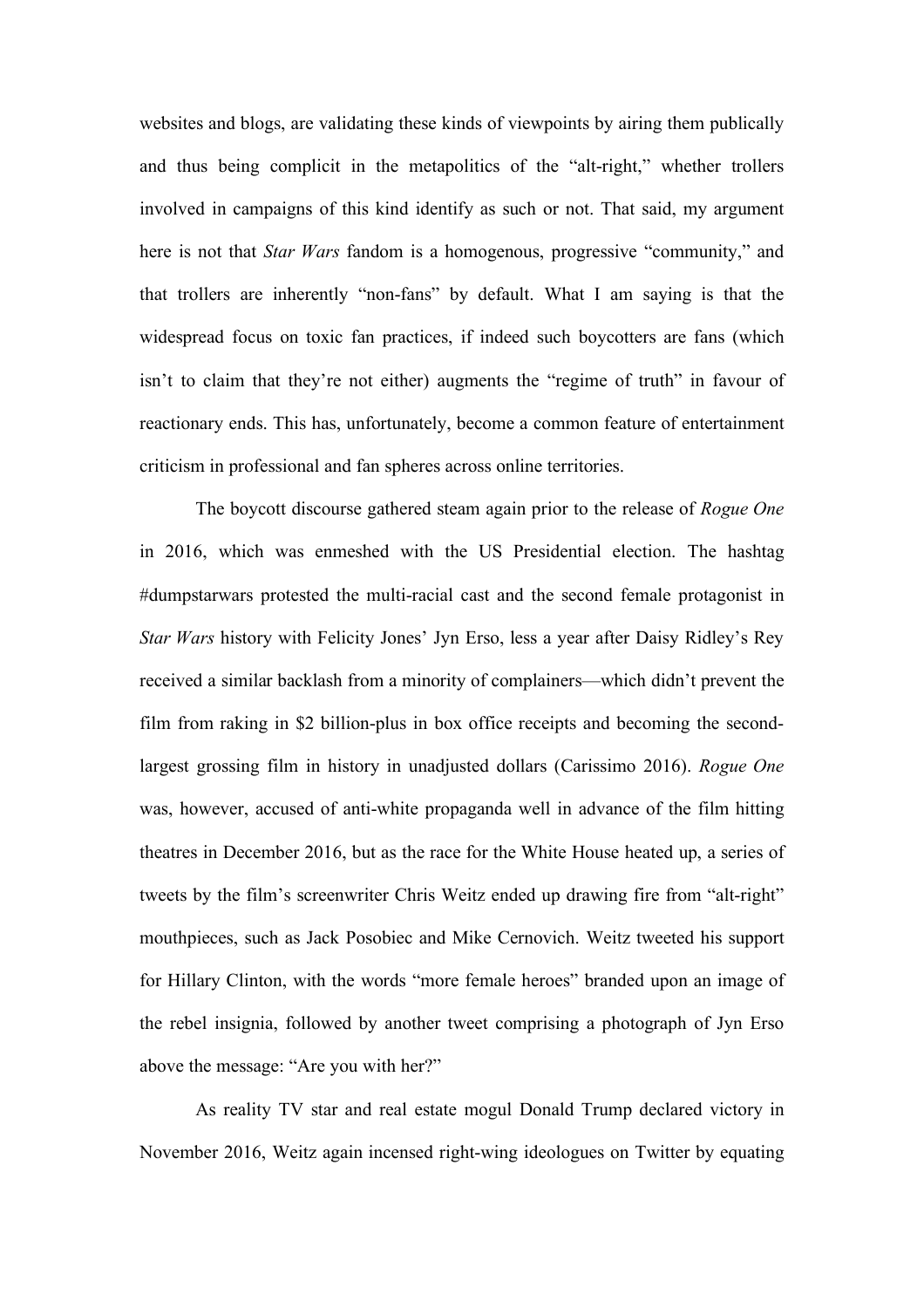Trump and his supporters not with the rebels, as they preferred to see it, but with the villains. "Please note," tweeted Weitz, "the Empire is a white supremacist organization." This was followed up with an addendum from Gary Whitta: "Opposed by a multicultural group led by brave women" (Ellis 2016; Siegel 2016).

In the days that followed, these tweets were taken down and replaced with an image of the rebel insignia with a safety pin attached—the pin being a symbol of solidarity amongst diverse and disenfranchised publics in the UK after the Brexit referendum, and co-opted for anti-Trump sympathizers in the US—and an incendiary message guaranteed to raise the hackles of "alt-right" sympathizers: "Star Wars against hate. Spread it" (McMillan 2016). It is within this context that right-wing troller *par excellence* Jack Posobiec launched hashtag #DumpStarWars.

Whether or not it was Lucasfilm executives that requested Weitz and Whitta take down these political tweets is difficult to ascertain, Disney CEO Robert Iger tried to neuter the conflict in interview by insisting that *Rogue One*

is not a film that is, in any way, a political film. There are no political statements in it, at all. [Rogue One] has one of the greatest and most diverse casts of any film we have ever made and we are very proud of that, and that is not a political statement, at all (Galuppo, 2016).

It is more than likely that Iger was anxious that the politicization of *Rogue One* could negatively impact the film's box office, as pointed out by Tatiana Siegel for *The Hollywood Reporter* (2016):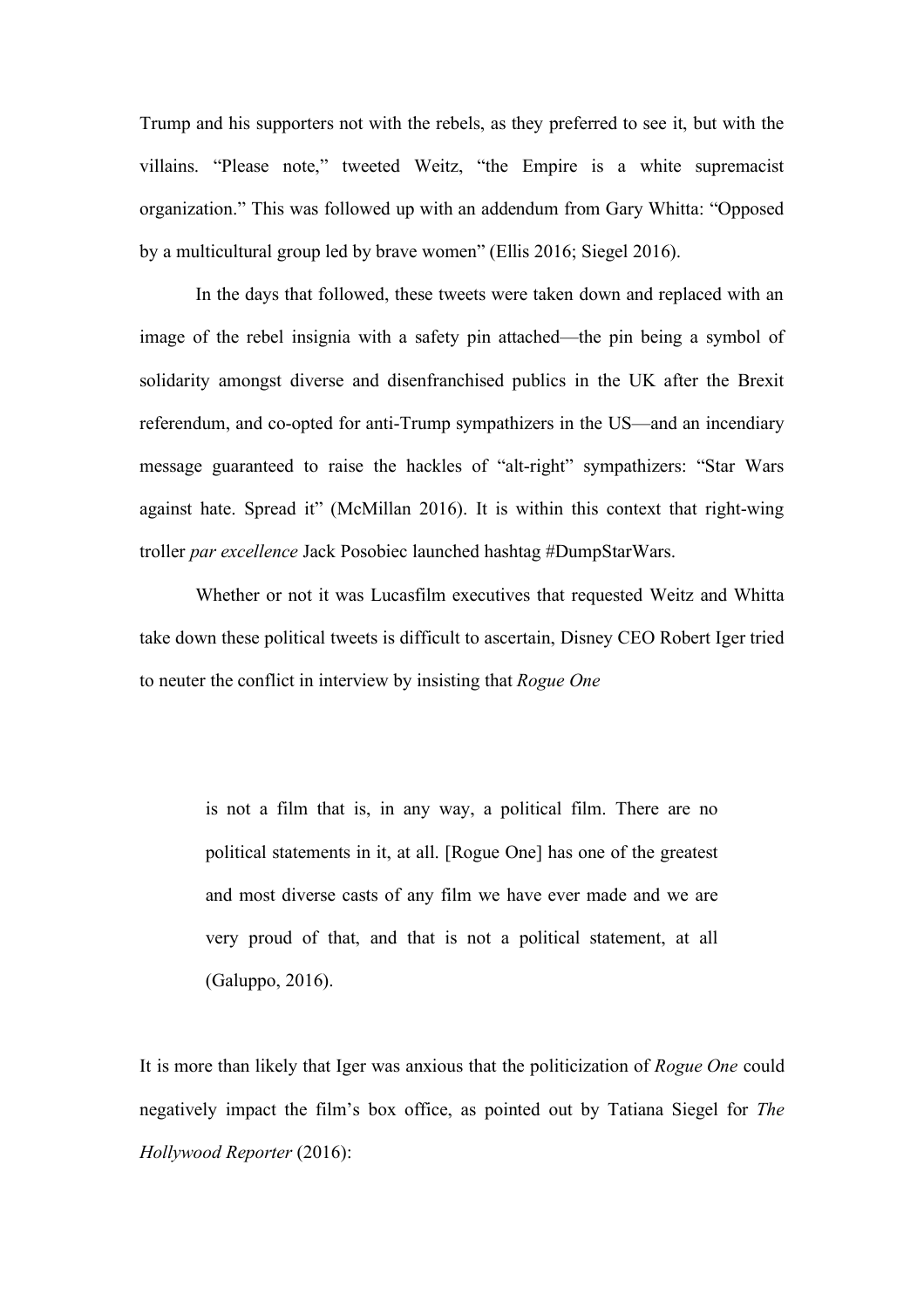[w]hat Disney and Lucasfilm might not be thrilled about is that a Trump 'Empire' versus Hilary Clinton 'resistance' narrative might alienate the 61million-plus voters who backed the real estate mogul, a group too large to ignore when a company is in the tent-pole business…In the Trump age, if the right-leaning media can help tip a presidential election, it's reasonable to assume it can impact grosses.

As with the boycotts discussed earlier, *Rogue One's* theatrical release demonstrated that #DumpStarWars hardly mattered. Although the film's box office paled in comparison with the record-breaking haul of its predecessor, *The Force Awakens*, *Rogue One* managed to capture over \$1 billion dollars in box office receipts. Given that *The Force Awakens* was the first *Star Wars* film in a decade, the first since the Disney acquisition of Lucasfilm, and the first Skywalker saga instalment since Lucas had dictated that the series was complete (see chapter one in this book), as well as *Rogue One* being a litmus test for the "anthology" series, it is highly probable that the film was unlikely to achieve a similar level of box office traffic. Yet as liberal news media rejoiced that the boycott #DumpStarWars had failed (Friedman 2016; Hathaway 2016; Peyser 2016), "alt-right" identifiers claimed that the campaign was successful. Jack Posobiec, for instance, argued that *Rogue One's* "opening weekend was roughly 40%, or \$100 million less than [*The Force Awakens*]," while Mike Cernovich celebrated that the film was "not a huge hit, lost money compared to last *Star Wars*." However, some fans responded to these claims on social media and the hashtag #DumpStarWars, such as "Star Wars Junk Man," who tweeted that "only 2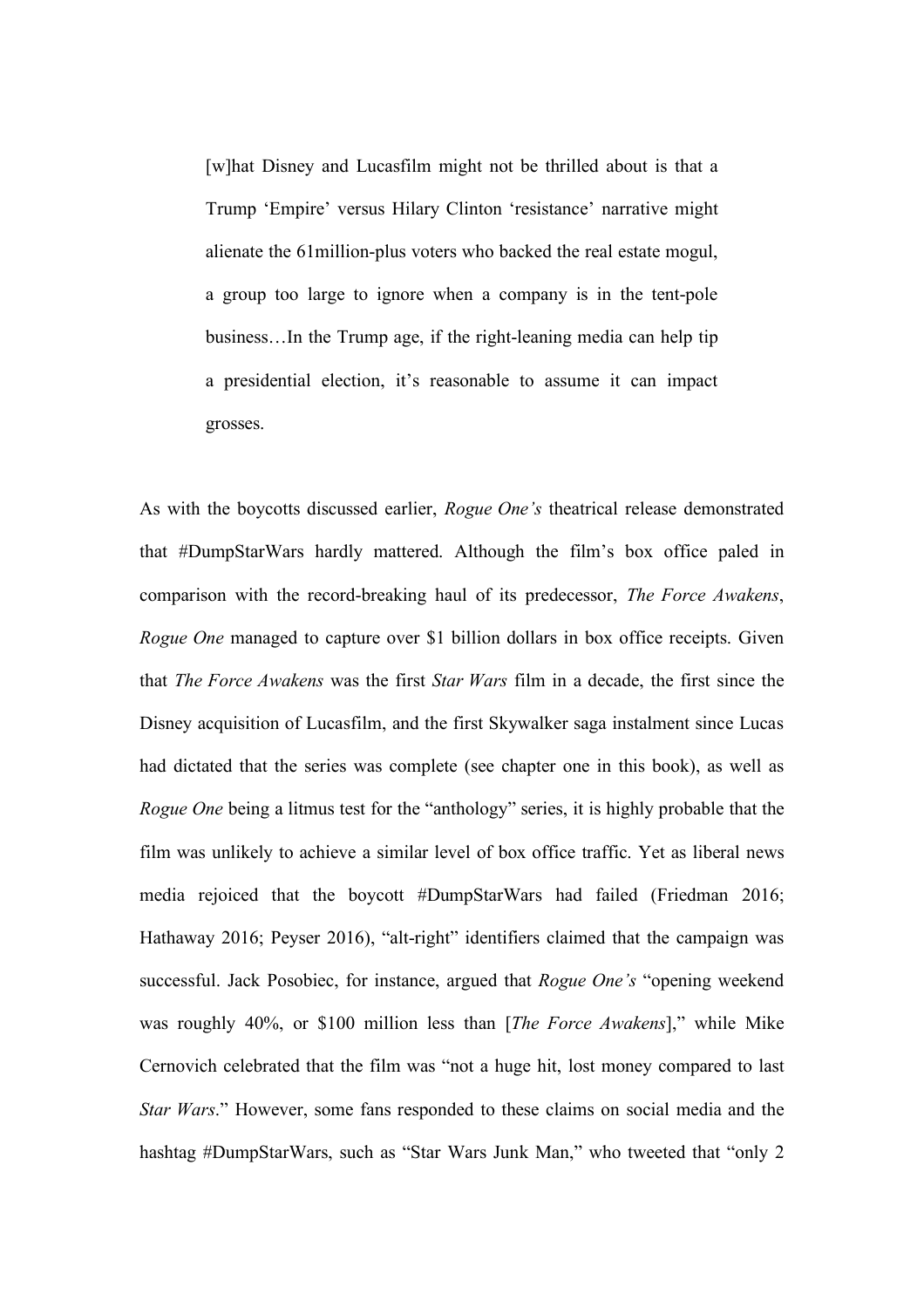movies has every (sic) made over 85 million opening weekend in December. Both are #StarWars films" (https://twitter.com/StarWarsJunk/status /810991987155496960).

It is more illuminating perhaps that the contents of #DumpStarWars contain over 50% more tweets mocking the very few boycotters within, with a significant uptick in traffic following news of *Rogue One's* box office (which was used often as a way to bait the complainers). Indeed, *the vast majority of comments were from antiboycotters*, regardless of what Posobiec and Cernovich claim about the campaign's success. Like #blackstormtrooper, scraping the contents of hashtags and conducting a discourse and/ or content analysis is certainly one of the ways that academic study can challenge the overamplication and hyperbole that has become part and parcel of mainstream media discourse.

It is during this period that the radical right were given a brand makeover as the "alt-right," and this usage has accelerated in the aftermath of the US 2016 Presidential Election when Donald Trump proved to be

a particularly unifying force for the Ku Klux Klan, splinter white nationalist groups, and the cacophony of reactionists, antagonists, and neo-supremacists that have come to be known as the alt-right, all of whom have declared, publically and enthusiastically, their support for a candidate who 'gets it' (Phillips and Milner 2017, 180).

It should hopefully be clear at this juncture that the "alt-right" and "toxic fandom" is intrinsically and nebulously intertwined in a discursive Gordian knot of excessive proportions of which *Star Wars* is but one element. To complicate matters further,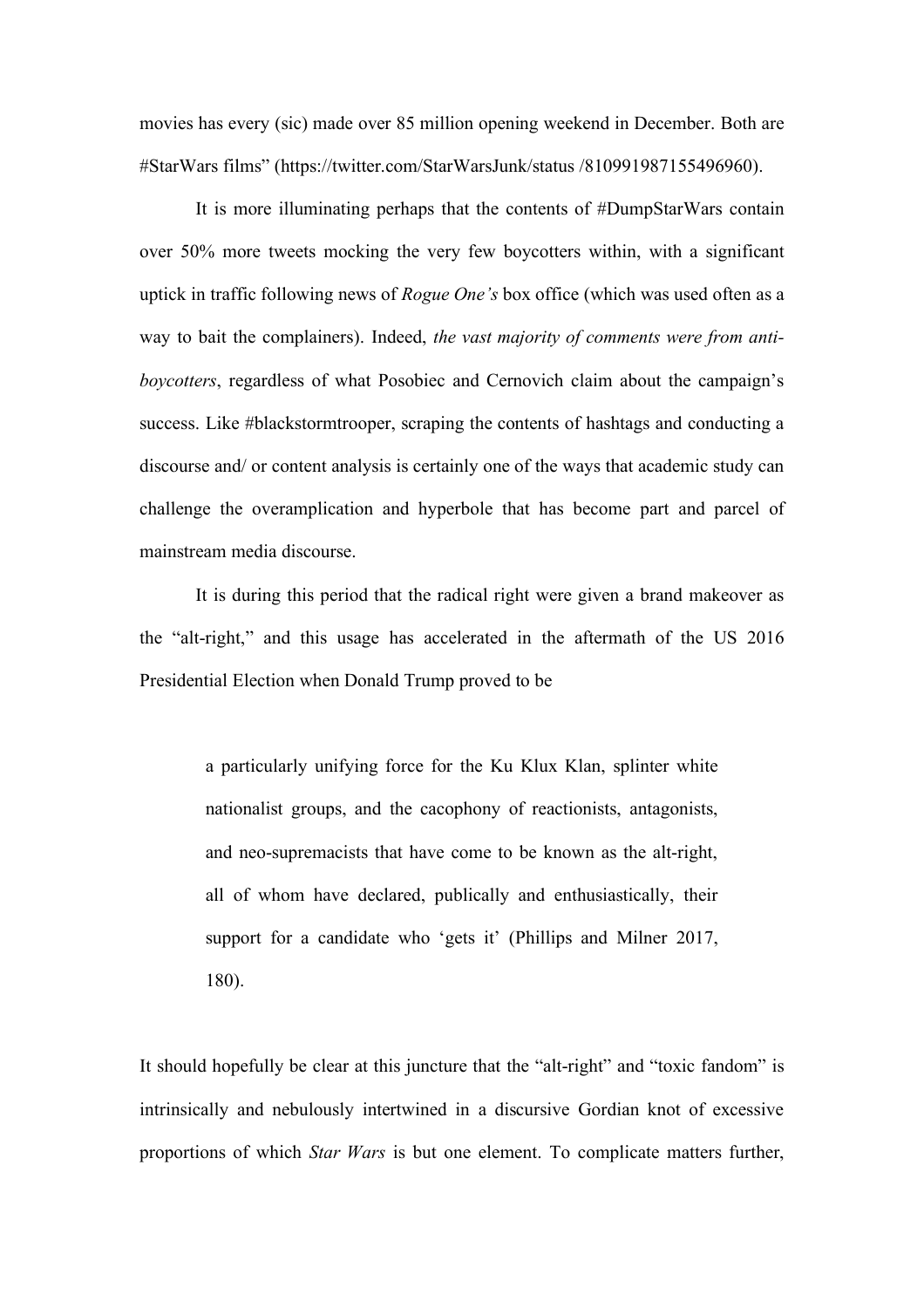"toxic" *Star Wars* fans do not all identify as "alt-right" ideologues, and many complaints can be framed as fidelity criticisms, conservative though they may be. It is not a new phenomenon that fan audiences tend to cry foul when beloved franchises and storyworlds adapt and shift in accordance with social and cultural mores, such as accommodating a marked uptick in multicultural and female representations in pop culture. Naturally, this is not to argue that manifestations of reactionary viewpoints should be condoned, but to ask that more meaningful exegeses take place as opposed to descriptions of "toxic fandom" being framed as legitimately emanating from the "alt-right."

Consider the brouhaha surrounding *The Last Jedi*, a film that was not only critically heralded as "transporting entertainment" (Dargis 2017), "an emotional wallop" (Freer 2017), "a tidal wave of energy and emotion" (Bradshaw 2017) and "a blockbuster movie packed with invention, wit, and action galore" (Gompertz 2017), but one that also received a ferocious backlash not seen since *The Phantom Menace*. I have written about the critical discourse surrounding *The Last Jedi* at length elsewhere (see Proctor 2018a; 2018b; 2018c), but it would be helpful to summarize the way in which news media seemed to want to illustrate that an "alt-right" conspiracy was afoot, primarily because of the lack of consensus regarding the film's quality. Ultimately, the notion of fan "community" becomes continuously invoked as having been "broken" by *The Last Jedi* and thus a firm indication that journalists and fans as well—projected a utopian portrait of *Star Wars* fandom as a homogenous collective.

#### *The Last Jedi*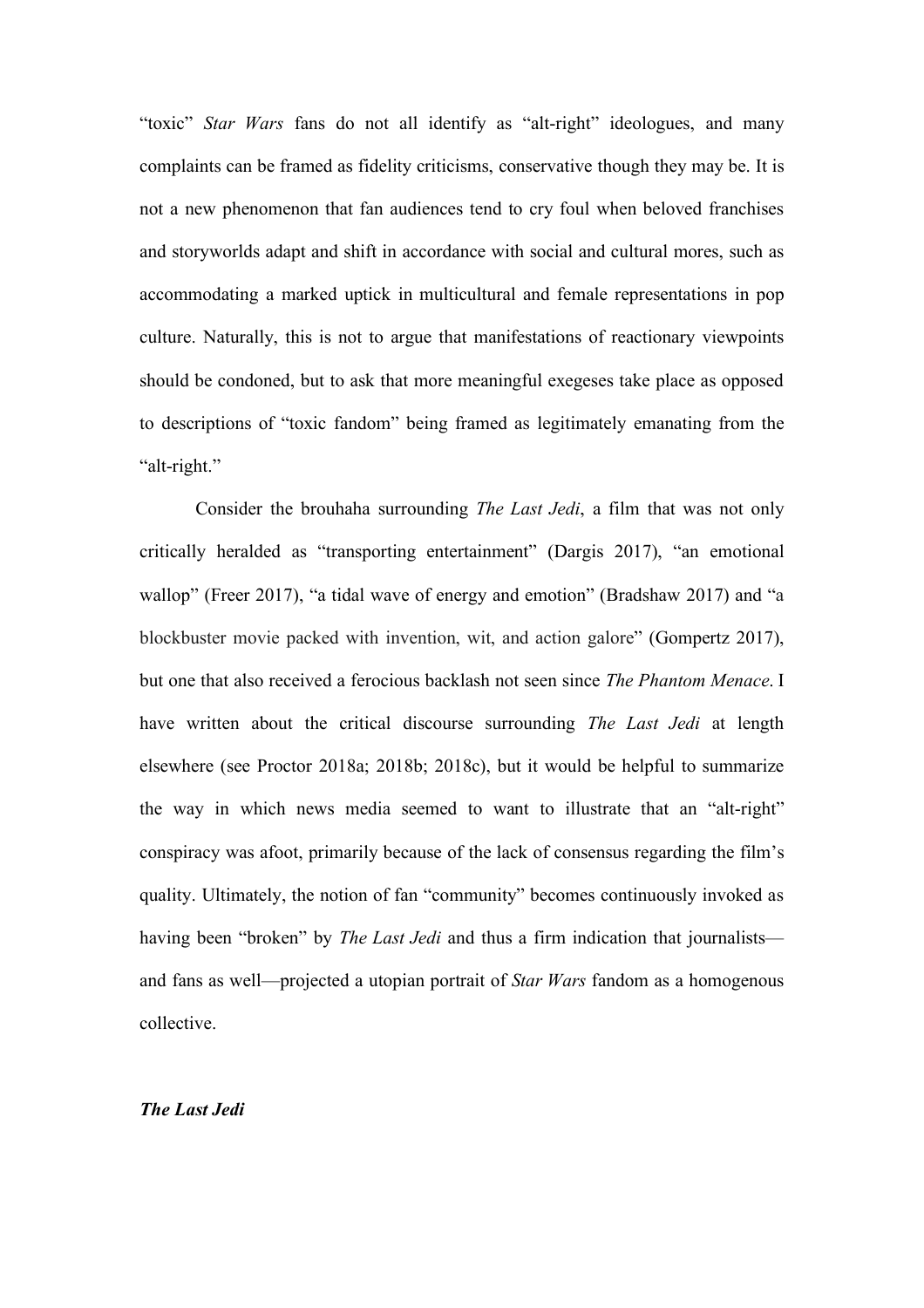Prior to the global release of *The Last Jedi* in cinemas on 17<sup>th</sup> December 2017, the film was premiered to select audiences and critics on 9<sup>th</sup> December in Los Angeles and on 12th December in Europe. With a review embargo in place until the film's official release, some fans took to social media to champion the film and, once the embargo was lifted, critics joined in the chorus of celebrations as well, although not invariably (for example see Brody 2017; Gleiberman 2017; Taylor 2017). However, in the days following the film's general release, a different critical outlook began to surface, with many entertainment critics, journalists and fans eagerly querying the legitimacy of the meta-scoring site Rotten Tomatoes, which indicated a gulf between professional reviews and audience reception. Since then, this gulf has only increased: at the time of writing (September 2018), the critical score stands 91% against an audience score of 46%.

This rapidly became a cause for concern as journalists and bloggers could not accept that *The Last Jedi* could be both critically praised and vilified simultaneously. "It became clear for the world to see that something was seriously amiss when a huge discrepancy opened between the critical and audience scores for the movie on Rotten Tomatoes," explained Jordan Zakarin for *SyFy.com* (2018).

Critics largely showered it with praise, while registered moviegoers gave it a failing grade; right now, it stands at 91 percent 'fresh' from professional film critics, but has just a 50 percent audience score. The gulf is an anomaly, which we know both because moviegoers gave largely positive assessments of the film to the polling firm ComScore and because a member of an altright fan group proudly told HuffPost that dissatisfied fans sent bots to deliberately lower the Tomatometer.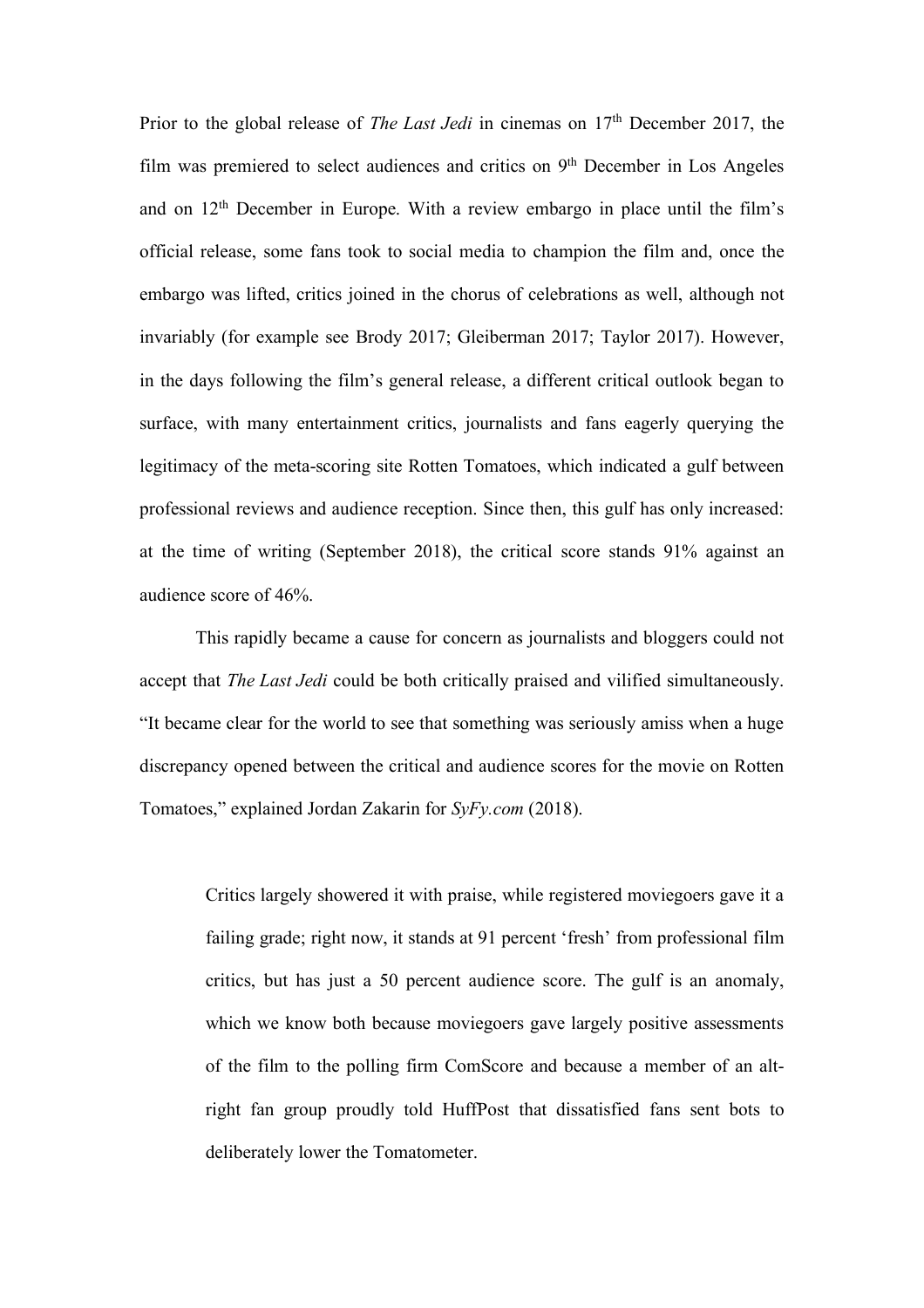In Zakarin's account here, polling by ComScore is constructed as an efficacious and accurate reflection of audience tastes, while Rotten Tomatoes is not. Naturally, I do not intend to argue the obverse—Rotten Tomatoes is not an accurate barometer of popular opinion either—but the fact that "moviegoers gave largely positive assessments to ComScore" tells us little about the wider parameters of audience reception. (And I am certain I do not need to go into statistical flaws about polling in general, especially regarding the results of the Brexit referendum, the US Presidential election or the UK "snap election" of May 2017.) But what is noteworthy in Zakarin's article is the final sentence which claims that Rotten Tomatoes had been infiltrated by "a member of an alt-right fan group [who] proudly told HuffPost that dissatisfied fans sent bots to deliberately lower the Tomatometer."

On 20 December 2017, *The Huffington Post's* Bill Bradley headlined: "Surprise Surprise: The Alt Right Claims Credit for 'Last Jedi' Backlash." In this article, Bradley writes that a Facebook group "Down with Disney's Treatment of Franchise's and its Fanboys" was responsible for sending "bots" through the internet to torpedo the Rotten Tomatoes score, the evidence of which was discussed with "Down with Disney" through Facebook messenger (which Bradley provides screenshots of). When asked by Bradley to provide evidence of the way that bot attacks were orchestrated, Down With Disney replies, "that's confidential," then later explained that a tech-savvy friend assisted with the "review bombing" (note the semantics of terrorism used here and in the headline, "takes credit for"). *At no point does the poster identify with, or use the term, "alt-right."* 

The story did not begin with Bradley, however, but the "alt-right" angle certainly did. The first news story to mention Down with Disney was on *Deadbeat*,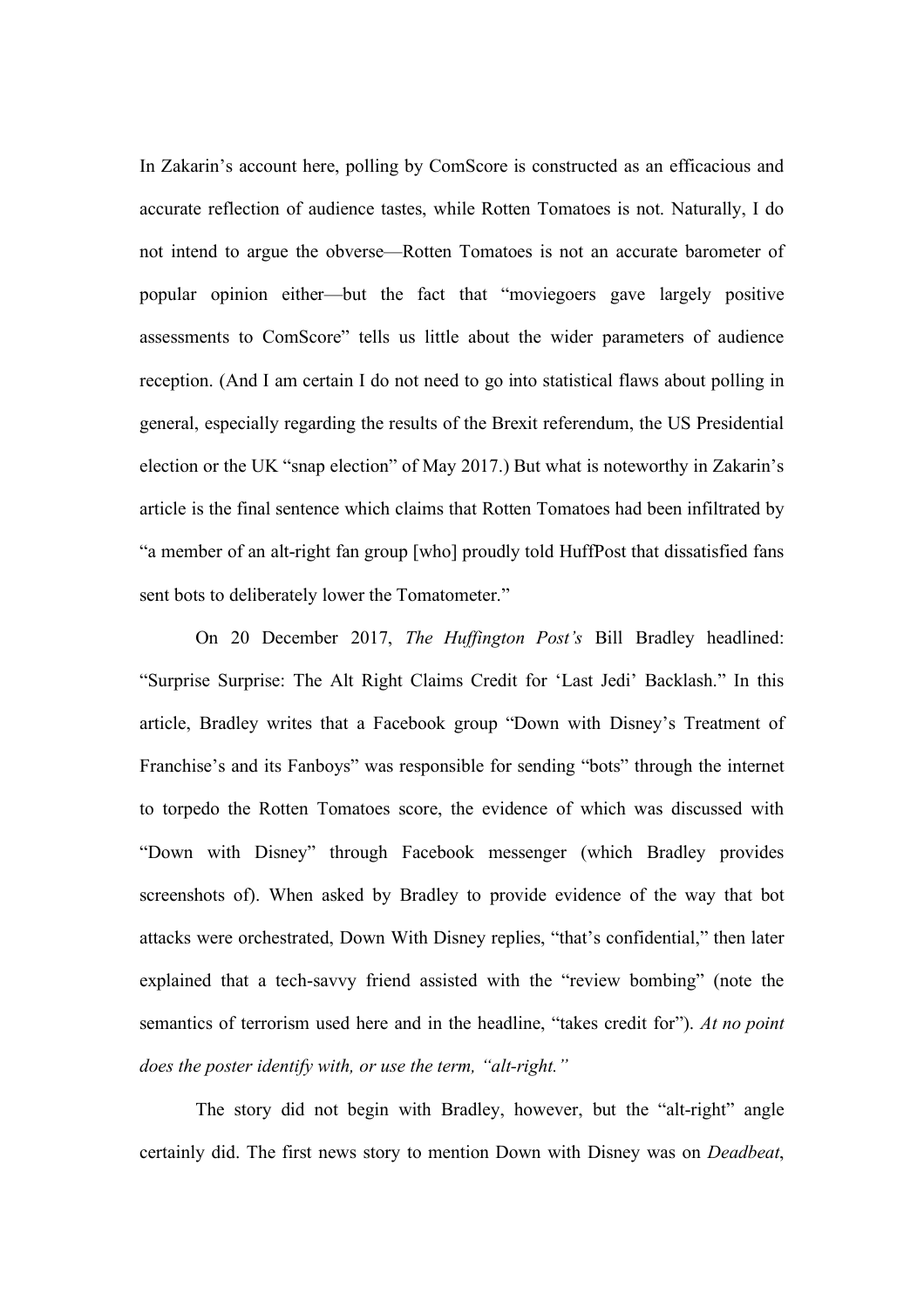but with no description of "alt-right" membership (D'Alessandro 2017). This was then picked up by Julie Alexander of Polygon (2017), who wrote that Down with Disney is "a Pro-DCEU [DC Expanded Universe] community," but later added an update following Bradley's "alt-right" article: "After reports of the attack being organized by a right-wing group began to circulate, a Rotten Tomatoes representative told Polygon that its security team and database experts 'haven't determined there to be any problems.'"

As the story began to be reproduced across cyberspace, the discourse gathered apace and mushroomed into a regime of truth whereby Down with Disney is discursively awarded "alt-right" status, clear indicating that *The Last Jedi*'s Rotten Tomatoes score was the result of "alt-right" orchestration as emphasised by Zakarin's article above, but also reproduced in publications, as varied as (but not limited to): the *Chicago Tribune* (Page 2017); *NME* (Trendell 2017), *Indiewire* (Sharf 2017), *Newsweek* (Amhed 2017), *Slash Film* (Bui 2017), *The Wrap* (Verhoeven 2017) *GQ* (Darby 2017), *Nylon* (Manders 2017), *Complex* (Pimentel 2017), *AV Club* (Rife 2017), *Vice* (Schwartz 2017), *Pajiba* (Preston 2017), and many more besides. (One might wonder why other news outlets such as, say, *The Guardian*, *The New York Times*, *The Washington Post* etc., chose not to run this story).

On Down with Disney's official Facebook page, a different narrative emerges. First, over 98% of commenters were pillorying the poster for espousing misogyny and racism, which is entirely missing from Bradley's account. Second, the anonymous Down with Disney is not representative of "the alt-right" at all, but an anonymous male individual who is widely known as a Facebook troller. Thirdly, and perhaps most pointedly, is that other *Star Wars* fan groups challenged Down with Disney by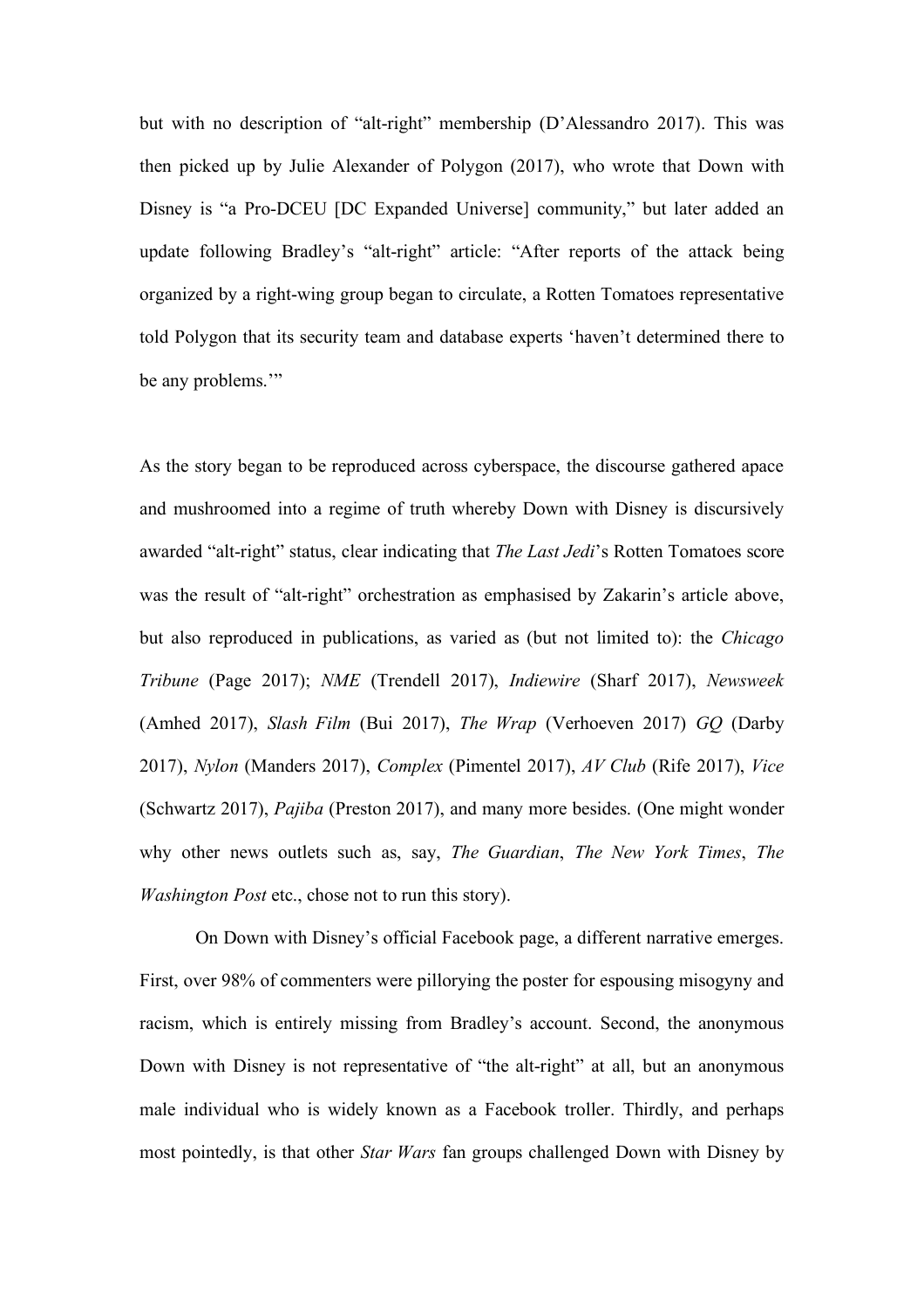claiming that they impacted the Rotten Tomatoes score, such as the "Star Wars Anti-Disney Pro-Canon" Facebook group, who wrote:

> WE DID THIS! Not the fake page Down with Disney. We brought the Rotten Tomatoes score down. And we didn't have to use bots either. You claim to do something you never did…You sit on a throne of lies! We had our supporters do down vote the movie without seeing it. We are the ones should be getting praise not you.

Whether or not either of these groups orchestrated a "review bombing" campaign matters less in this context as much as "the regime of truth" that developed around the "alt-right" being responsible. It is entirely possible—even plausible—that a certain number of fans attempted to downgrade the audience scores on Rotten Tomatoes as a protest against Disney's *Star Wars* and what may be viewed as a political correct shift in equality and diversity. It is not only that the press "has erred on the side of overexposure" regarding stories about "the alt-right," as emphasized by *Wired's* Issie Lapowski (2017), or that this ends up shining "too bright a light on them and risk[s] amplifying their message—or worse, attracting new acolytes to the cause" (ibid). More pointedly, it appears that mainstream media have been complicit in constructing Down with Disney as a legitimate chapter of the "alt-right" when, in reality, the Facebook "community"—a community of one—is a notorious troller without much in the way of support at all.

More recently, both the "Star Wars Anti-Disney Pro-Canon" and Down with Disney Facebook pages have been taken down. In place of the former, a new page has surfaced called the "Star Wars Anti-Disney Pro-Canon Parody" group, which contains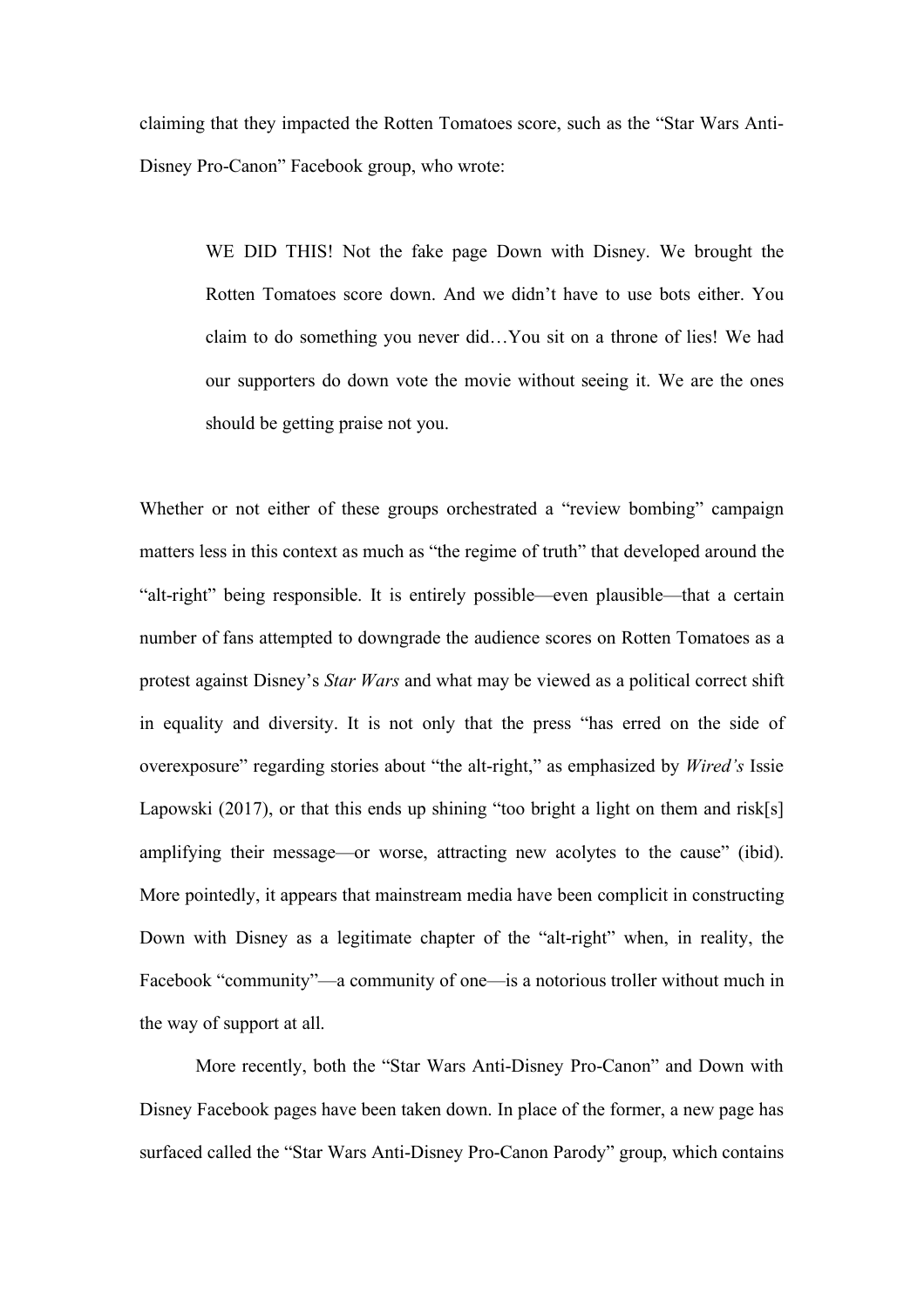commenters teasing the person in no uncertain terms who launched the original page (whose real name is revealed), as well as several attacks on Down with Disney's misogynist and racist rhetoric, as well as his lack of fan cultural capital. But Down with Disney's infamy would live on and proliferate once again in February 2018, this time around Marvel's *Black Panther*, and again led by Bill Bradley (2018) of *The Huffington Post*, headlining: "'Alt-Right' Group Takes Aim At 'Black Panther.' Ryan Coogler Responds." On this occasion, more reputable news outlets *did* run the story, including *The Guardian* (Virtue 2018); *International Business Times* (Gander 2018), *Variety* (Fernandez 2018); and *The Washington Post* (Cavna 2018), to name a select few. All of this kerfuffle because of a Facebook post comprised of the following words: "Give Black Panther a Rotten Audience Score on Rotten Tomatoes" (one should wonder what has happened to Down with Disney's bots on this occasion or query the Rotten Tomatoes score, which is split 97% for critics and 79% for audiences).

And it didn't stop there either. In June 2018, *The Guardian's* Catherine Shoard ran an article about Down with Disney, who had been kicked off Facebook in February but had returned after a ban to claim responsibility for the online abuse leveled at *The Last Jedi* actor Kelly Marie Tran, who left social media as a result and to which she has since responded in *The New York Times* (Tran 2018). Unlike Bradley, Shroard doesn't evoke the "alt-right" political noun, preferring "Pro- 'straight-white-male group'"'—a description that was reproduced by Mel Evans (2018) in *Metro*—while in *The Washington Post*, Michael Cavna reverts to type with "the now removed 'alt-right' Facebook page" (2018).

At this point, there have been over sixty articles written about Down with Disney as an "alt-right" group. That one anonymous and infamous social media troller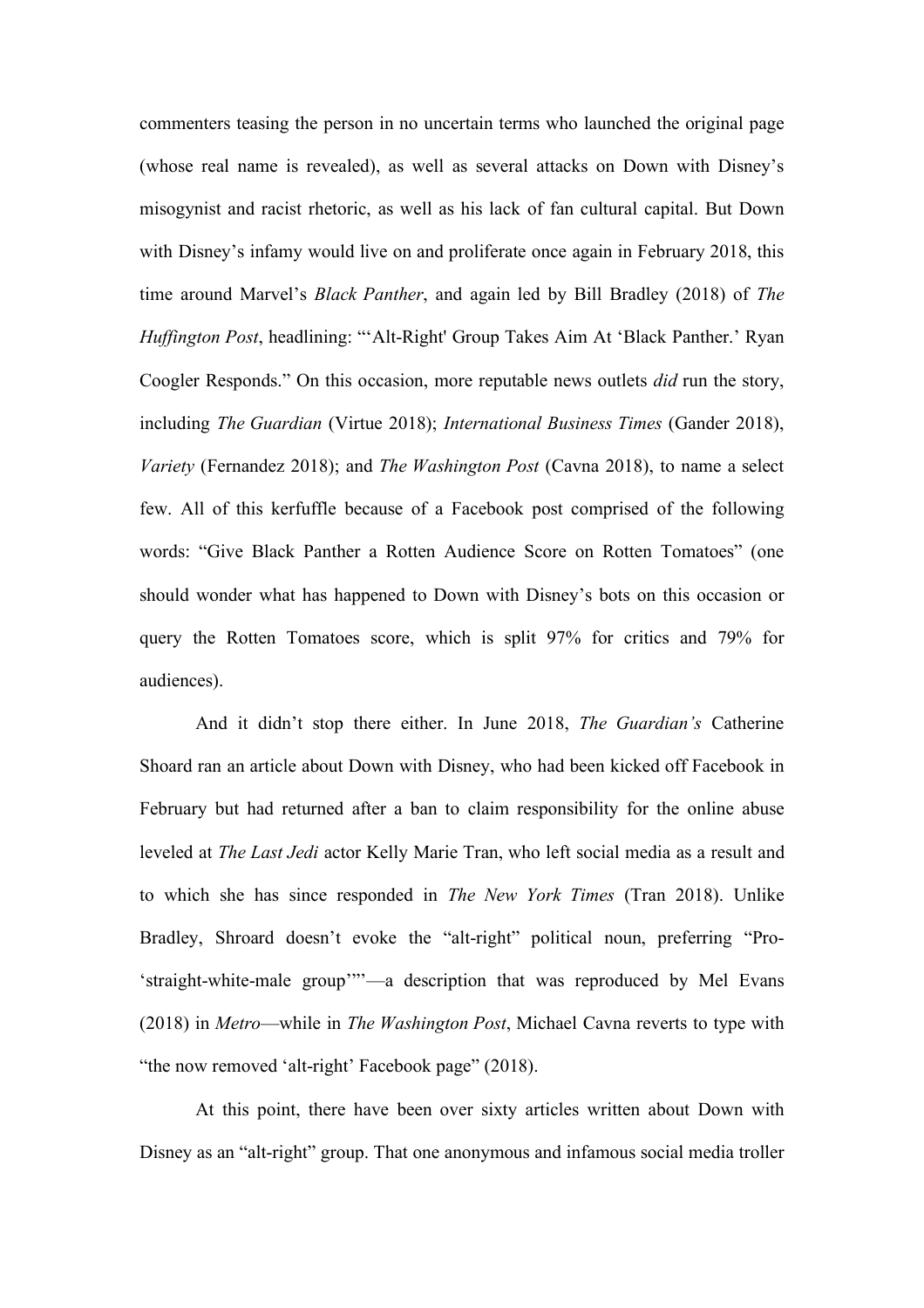should be able to attract such a massive amount of publicity is astonishing and worrying, not least because it works to publicize "alt-right" philosophies even when

Kelly Marie Tran has certainly been the recipient of racist and sexist ideologies on websites such as Instagram and Wookiepedia, so I am in no way attempting to argue that *Star Wars* is somehow immune from "new culture war" skirmishes. But how would we know if these attacks were orchestrated by the "altright," whose metapolitical strategy is not to mask political affiliation and identity but, rather, to openly evoke "alt-right" branding to infiltrate mainstream discourse and spread ideological currents.

As for *The Last Jedi*, I would argue that it has become academically urgent to explore and examine discourses of this nature with rigorous research protocols to test and measure more effectively "the regime of truth." Perhaps the best way of checking the veracity of Rotten Tomatoes scores and whether or not audience reviews are aligned with right-wing ideologies, political correctness and "the new culture wars" is to fully examine the entire contents therein (which of course would be timeconsuming). It is possible that reviewers may mask their political viewpoints, but it is better than relying on supposition, conjecture and imputation. As the current "regime of truth" is heavily weighted in favor of reactionary ends and agents, it is becoming an essential scholarly endeavor, I would argue, to better examine these "new culture wars" with as much accuracy as possible rather than embrace press discourse unequivocally. Unfortunately, academic literature has also started to marshal parochial and partisan viewpoints, adding to the culture of fear produced by mainstream news and entertainment discourses. The "regime of truth" may well illustrate that the left is losing "the new culture wars" but, as I have hopefully started to show in this chapter, once we begin tapping into hashtags, forums, comments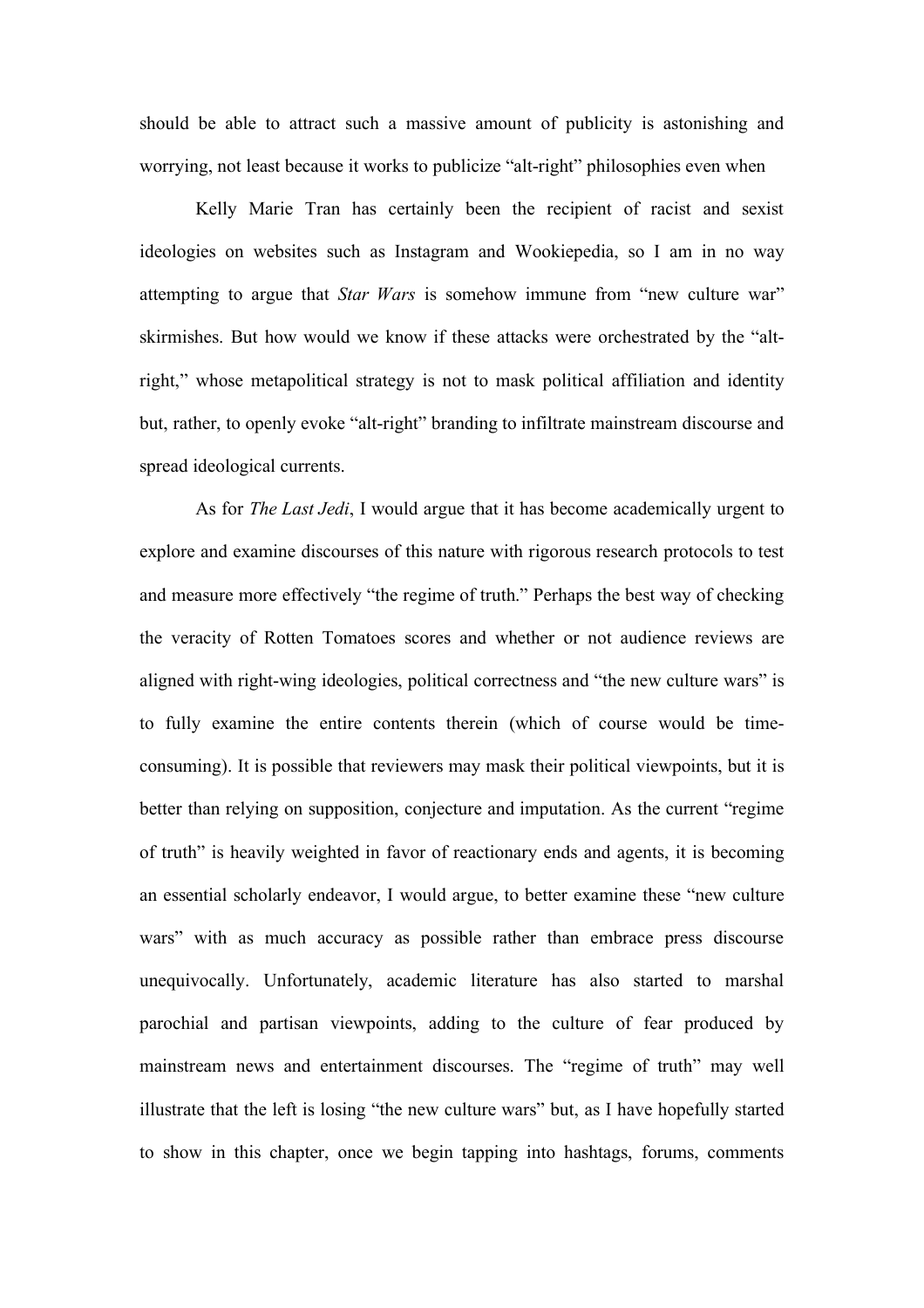section and other online user-generated portals, the picture becomes evidently more complex and less reactionary than we might think. Put differently, all of the energy spent on Down with Disney is considerably less than news articles centred on positive aspects of *Star Wars* fandom, such as the #ForceOutHate campaign or the Expanded Universe Movement's Twin Suns charity initiative, both of which have received little mainstream media attention. From this perspective, entertainment journalism enacts a kind of *cultural rubbernecking*, attracted to drama, sensation and the "car crashes" of pop culture. This is much more than about *Star Wars*—it is about media bias and "information disorder" (Wardle 2017) in the twenty-first century.

### **Conclusion: Fracture, Fallout or Fatigue?**

The "regime of truth" that has since emerged regarding the impact of *The Last Jedi's*  divisiveness has had many news and fan sites announcing that the *Star Wars* fandom is "notoriously toxic, and you don't have to look very far for evidence," as stated by Joshua Rivera (2018). "It's embarrassing to share a passion with…a small yet splenetic subsection of so-called 'fans,'" writes Luke Holland in *The Guardian*, (2018). For Brandon Katz (2018) writing for Observer.com: "Something is deeply broken among the Star Wars faithful. Respectable discourse has deteriorated completely as a small but determined minority of 'fans' turn to the Dark Side—hatespewing assholes looking to ruin the party for everyone."

*Wired's* Adam Rogers (2018) offered the "three tenets of Nerd," illustrating that this notion of "fan-as-community" is a common discourse amongst journalists and fans themselves (or "journalist-fans"):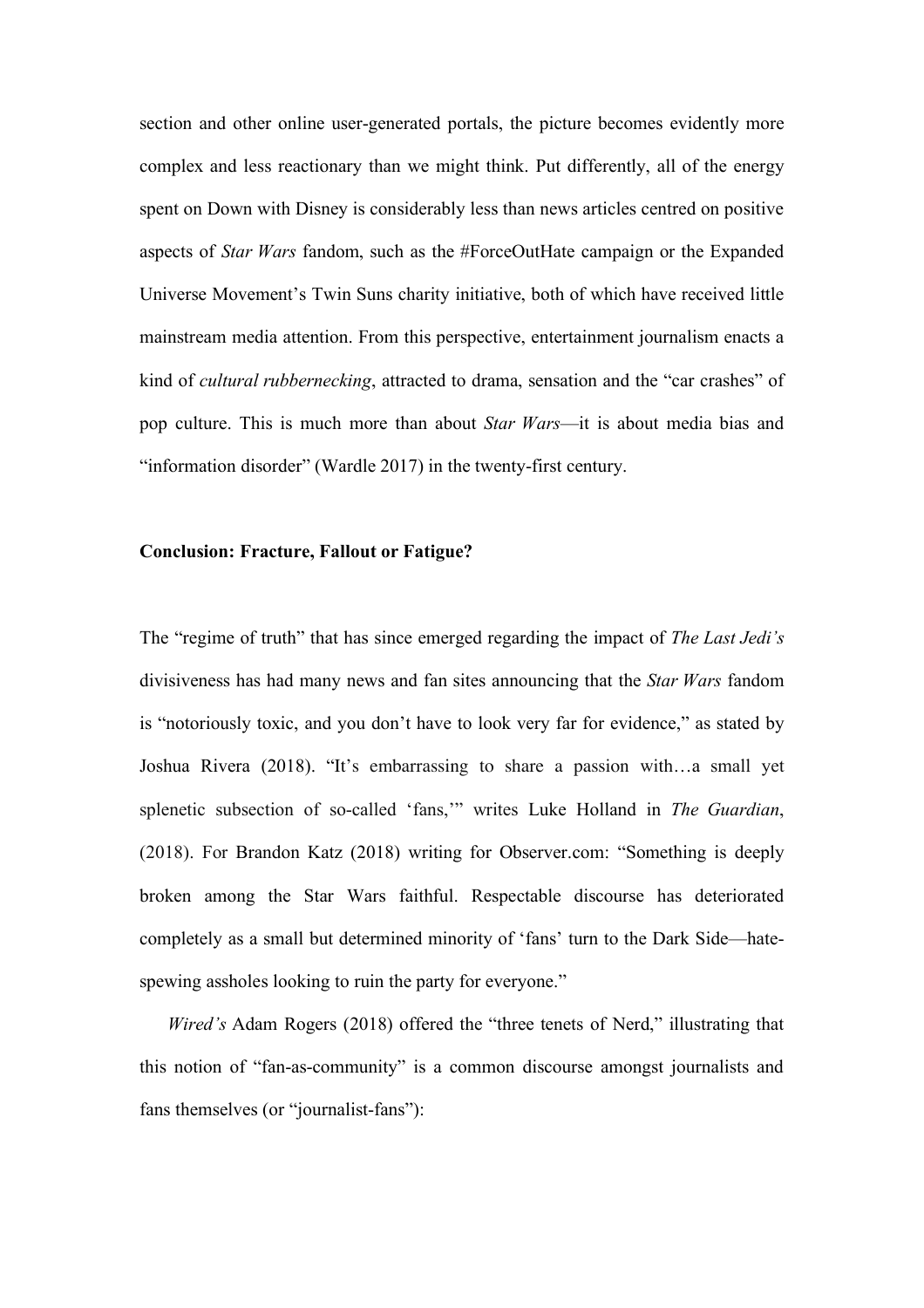- 1. A nerd must not harm another nerd, or through inaction allow a nerd to come to harm.
- 2. Nerds must cooperate with other nerds, except where such cooperation would violate the previous tenet.
- 3. Nerds must protect the existence of nerddom, except where such protection violates the first two tenets.

While these tenets are certainly aspirational, it is worth remembering that fandom is most often a site of savage argument than a utopian "community" built on the principles of solidarity. Naturally, harming another "nerd" is as morally despicable as harming anyone, whether fan or not; but this notion of cooperation and protection is not usually how fandom functions in general. Again, it is certainly a honourable philosophy, however unlikely. *Star Wars* fandom isn't "broken" or "fractured" (Reinhard 2018)—as an abstract concept that cannot be quantified substantively or entirely, *fandom has never been in a state of unity from which it might be broken and in need of repair*. *The Last Jedi* certainly became a hot spot for these kinds of arguments, primarily because the film *was* so divisive among fans (although division again implies a rupturing of "community"). As mentioned earlier, what seems to be surprising to many critics and fans is that *The Last Jedi* might be loved and hated simultaneously, but *by different kinds of fans*. The lack of fannish consensus became a gateway to all sorts of theories, and suppositions, resulting in the construction of a reductive and oversimplified binary, a "moral dualism" (Hills 2002), between "good" progressive fans of *The Last Jedi* that loved the film, and "bad" reactionary fans that hated it. As *The Hollywood Reporter's* Marc Bernadin (2018) put it: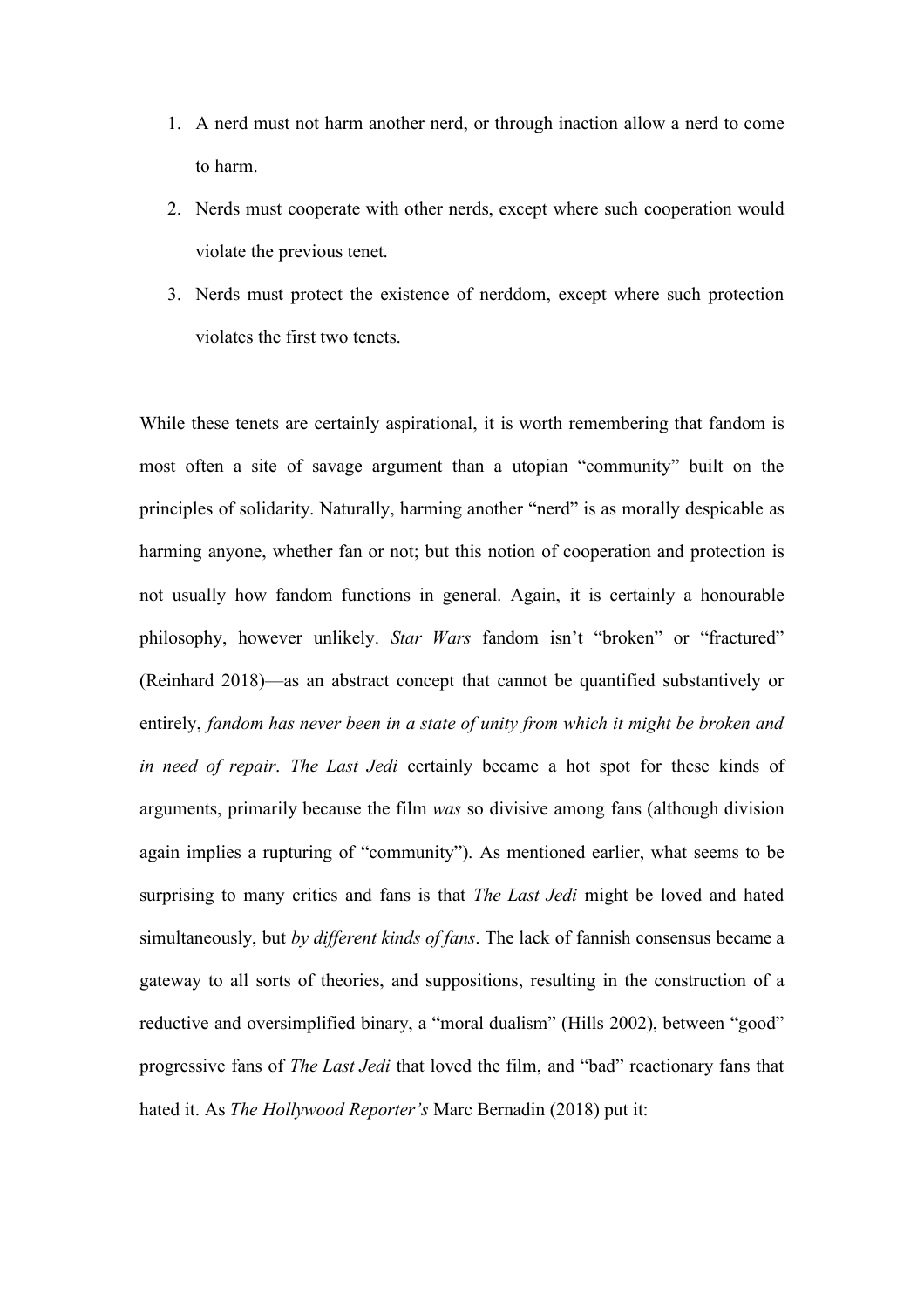Some loved the bold liberties of writer-director Rian Johnson…But others hated it. Hated everything it stood for. Hated what they saw as a social justice warrior remix of the Star Wars they grew up with. And they hated [Kelly Marie] Tran's most of all because they decided that she was the avatar for what was wrong with the franchise. Those fans—a minority but a loud one—found their "them" in the very thing they used to love.

For all the talk about toxic fans being a minority faction of a wider fan "community," it is puzzling to read vaunted claims that this minority might well have impacted the box office for *Solo: A Star Wars Story*, the first *Star Wars* film following *The Last Jedi*, which "officially became the first *Star Wars* movie to flop" (Stefansky 2018). But *Solo* was nothing if not a turbulent production almost from the off.

Firstly, directors Phil Lord and Chris Miller were fired due to creative differences with Ron Howard stepping in as director. Secondly, numerous reports claimed that young Han Solo actor Alden Ehrenreich required lessons from an acting coach (hardly an indicator of confidence in the film). Thirdly, replacing Harrison Ford was always going to be a risky proposition and *Star Wars* prequels don't have a positive history. And finally, marketing for the film was exceptionally belated, the first teaser trailer premiering only a few months before *Solo's* theatrical release (compared with *The Force Awakens* teaser trailer coming a full year before it was distributed). If *The Force Awakens*' "Comic-Con Reel" operated to paratextually rehabilitate the franchise and steer negative criticisms away from prequel territory, then it stands to reason that unpoliced negative reports may achieve the opposite by functioning as a paratextual "red flag" (see Hassler-Forest's chapter in this book).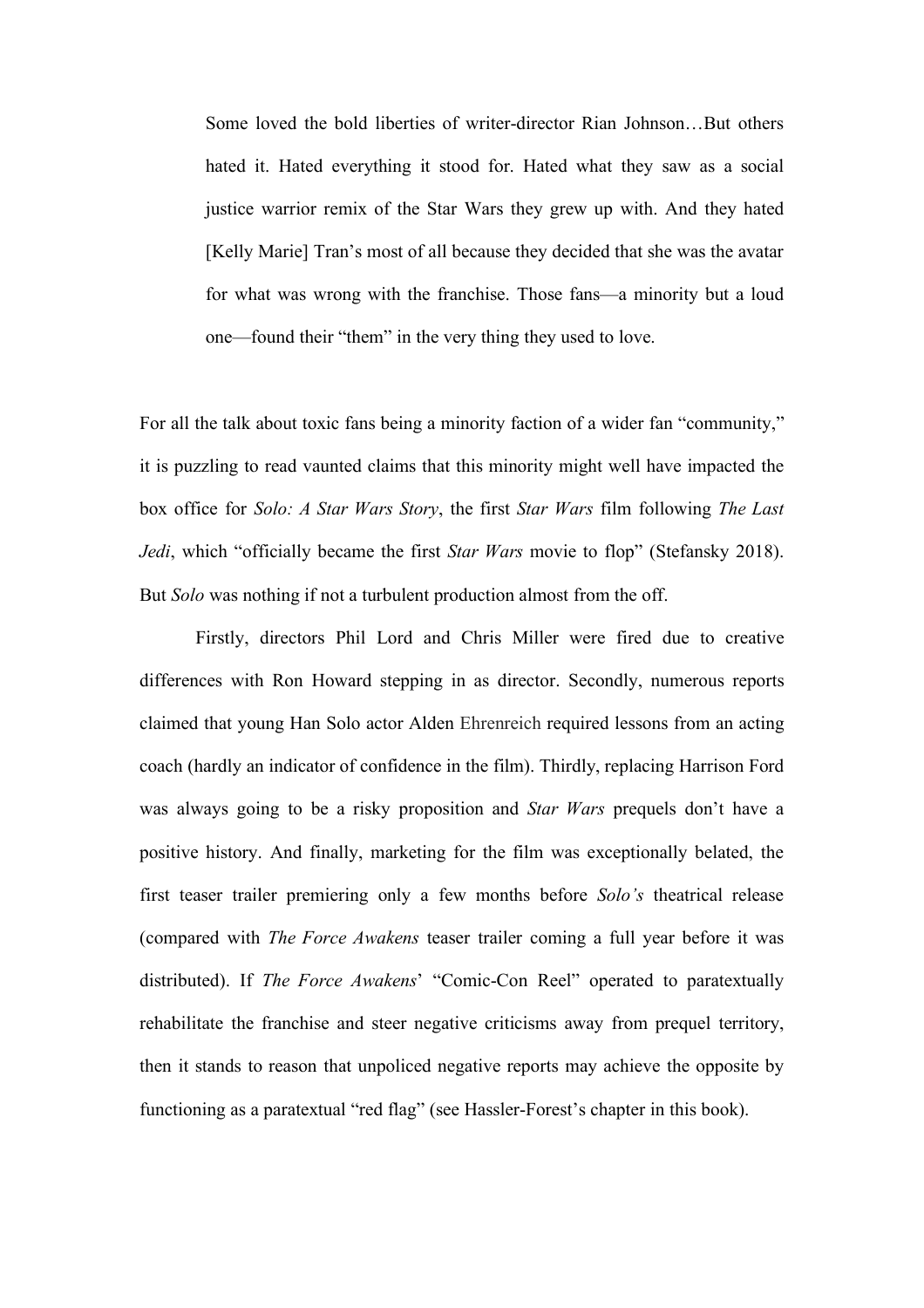Numerous articles also suggested that *Solo's* box office failings indicated that audiences were "fatigued" with *Star Wars* (Cotter 2018; Coyle 2018; Rubin 2018; Sims 2018), but if compared with Marvel, one of Disney's other twenty-first century acquisitions, this makes little sense. Since 2008, the Marvel Cinematic Universe (MCU) has rapidly grown into a franchise powerhouse, spreading transmedially across film, television and streaming platforms. In cinematic terms, Marvel Studios have released twenty MCU films theatrically in ten years, with a schedule that has not slowed down over time, but accelerated. In 2018, the films *Black Panther*, *Avengers: Infinity War* and *Ant-Man and the Wasp* have all performed well, both in critical and commercial spheres—with *Black Panther* and *Avengers: Infinity War* crossing the \$2 billion line. Between 2015 and 2018, Disney's Lucasfilm produced four *Star Wars* films—*The Force Awakens*, *Rogue One, The Last Jedi* and *Solo*—while during the same period Disney's Marvel released eight MCU films—*Captain America: Civil War* (2016), *Doctor Strange* (2016), *Guardians of the Galaxy Vol. 2* (2017), *Spider-Man: Homecoming* (2017), *Thor: Ragnarok* (2017), and the aforementioned triumvirate of films in 2018. Rather than indicating signs of exhaustion and fatigue, or the law of diminishing returns, the MCU certainly seems to be in rude health, with *Avengers: Infinity War* now standing as the most successful film in the franchise at the time of this writing (August 2018). With no new *Star Wars* films on the release roster until J.J Abrams' *Episode IX* in December 2019, Marvel Studios in the meantime will have added yet another three films to the MCU before then, with *Captain Marvel*, the second-part of *Avengers: Infinity War*, and *Spider-Man: Far From Home* (all 2019). By the time the conclusion of the Skywalker Saga is distributed theatrically—if indeed *Episode IX* will conclude the story or lead into another trilogy at a later date—the ratio between Lucasfilm and Marvel Studios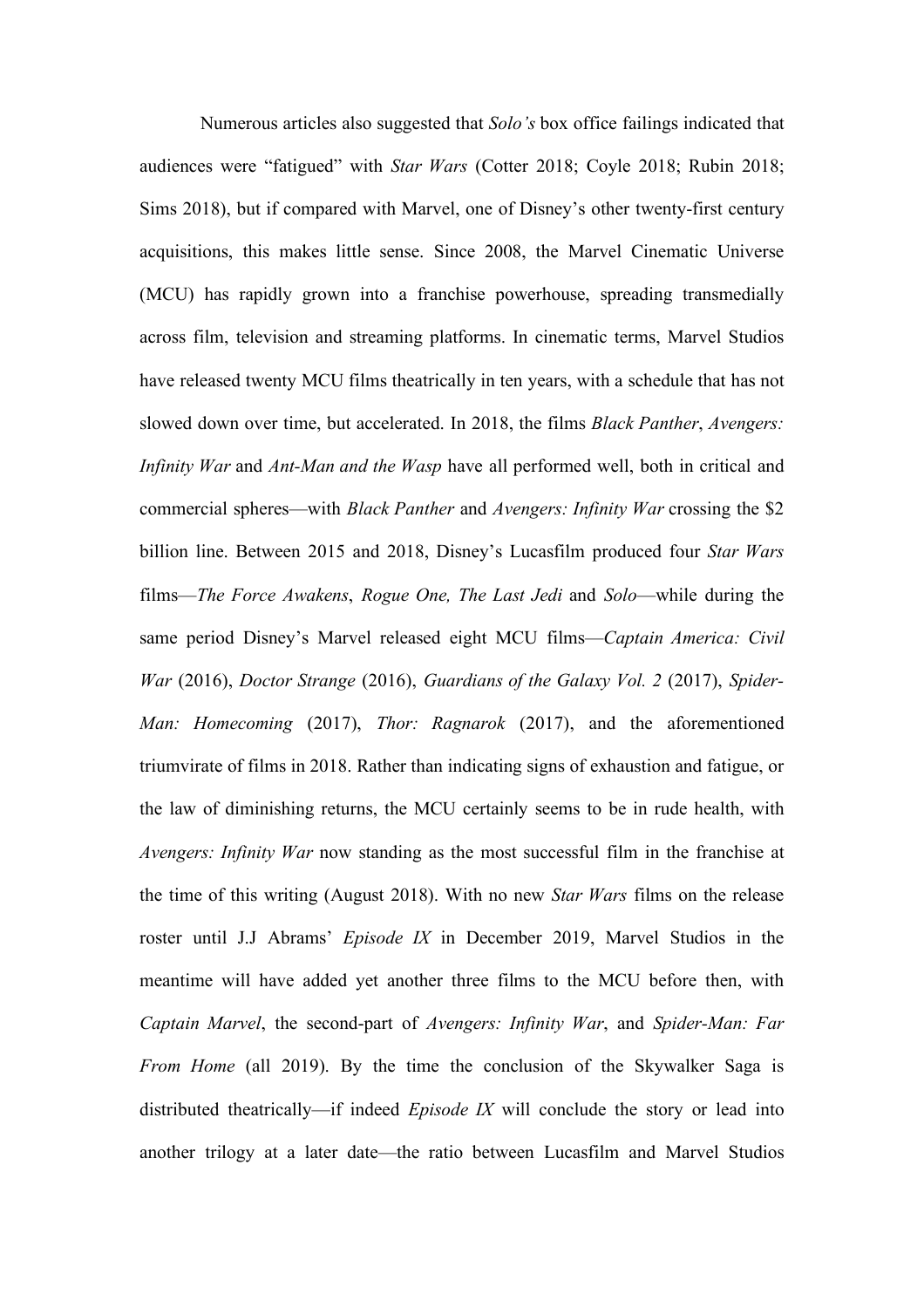cinematic outputs will be 5 films to 11. Put differently, Marvel's cinematic output will quantitatively exceed fifty per cent more compared with *Star Wars* films produced within the same four-year period.

Of course, *Star Wars* and Marvel are very different beasts and I do not mean to claim that the former simply cannot fatigue audiences because the latter continues to attract significant critical praise and box office receipts; although I will say that it seems to be clear that Marvel is healthier than *Star Wars* at this juncture, both commercially and critically. It is entirely possible, however speculative, that one of the reasons that *Star Wars* has been a crown jewel of franchise cinema is precisely because there has been less content produced, at least in filmic terms, and thus marked it out as somehow "unique." The case of *Solo* is particularly interesting given that it has been viewed as the first theatrical "failure" in the franchise's history, which is made all the more remarkable considering the venomous fan backlash against the prequels. I contend that there is so much more going on here than mere "franchise fatigue," although we will need to wait and see how the "final" instalment of the Skywalker Saga is received in December 2019 to explore whether or not the *Star Wars* brand remains a vibrant franchise property.

The key argument in this chapter is that news media's preeminent focus on the most virulent and toxic elements of *Star Wars* fandom has undoubtedly constructed a biased narrative, a concretized "regime of truth" whereby a minority of digital users, be they fans, trolls or "alt-right" identifiers, are made to look as if they represent a majority. In producing—and indeed re-producing—this "regime of truth," I would argue that it is also news media that is "toxic," or at the very least, dedicated to unduly dramatizing toxic narratives at the expense of a fan majority. There is much work to be done in this area and the digital environment will continue to be an